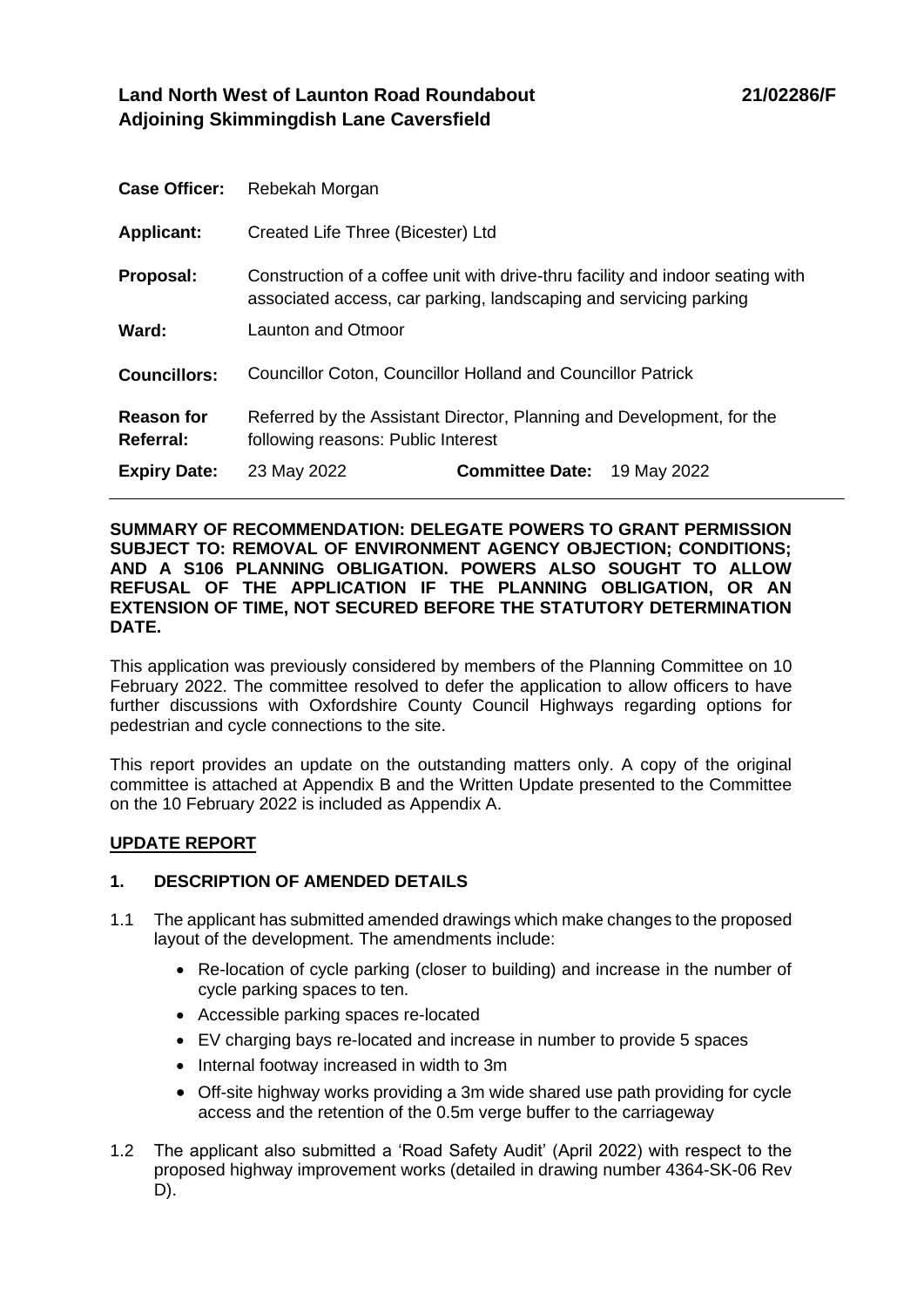## **2. ADDITIONAL CONSULTATION RESPONSES**

2.1 OCC TRANSPORT: **No objection,** subject to an obligation to enter into a Section 278 agreement and recommended condition.

*Since the previous consultation response from the Highway Authority discussions have been held with CDC (Cherwell District Council) and the applicant to address the comments and queries raised at the last consideration by the Planning Committee.* 

*The previous submitted drawing 4364-SK-05 has been revised to provide for a 3m wide shared use path providing for cycle access and the retention of the 0.5m verge buffer to the carriageway, this is now shown on drawing 4364-SK-06 D.*

#### *Shared use or segregated paths*

*It has been raised that the cycle provision accessing the site from the existing cycle provision on the west side of the A4421. It is well understood that the guidance in LTN 1/20 has a preference for segregated facilities in urban areas where the number of pedestrians is relatively high.* 

*OCC have considered this matter carefully and had the opportunity to discuss with one of the authors of the national guidance and with representatives of Active Travel England which will become a statutory consultee on major planning applications. The consensus was that the type of provision is specific to the context and specifically the number of pedestrians and the number of cross movements along the length of the route. In the case of pedestrian movements, the numbers are likely to be low even allowing for a general upshift in this mode and there are no cross movements as the lengths are very short, also reducing the speed of cyclists. The Highway Authority are satisfied that the proposed provision is suitable for this location and development type.*

#### *Crossing provision*

*In addition to the above, the national guidance suggests that a controlled crossing of the southern arm of the roundabout may be required due to the level of traffic flow (there is an existing Toucan crossing on the northern arm) however this would be a significant piece of infrastructure for a relatively small development. In order to provide further information on this matter the applicant has commissioned an independent Road Safety Audit of the scheme to consider this issue and the general highway safety of the proposals. This audit process has not identified any safety concerns with the scheme and the Highway Authority are satisfied following this process that safe and suitable access to the site for all modes will be provided.* 

### *Future highway schemes – Eastern corridor*

*I* understand that concerns have been raised on the sites impact on any future *highway scheme that may make use of the existing 'stub' on the north side of the Charbridge Road roundabout with reference made to the emerging LTCP5.* 

*The site is allocated for development within the Local Plan and therefore consideration for any potential conflict with highway schemes has been undertaken through that process.* 

*The LTCP outlines the County Council's long-term vision for transport in the county and the policies required to deliver this. The LTCP does not address specific areabased issues or include scheme proposals at this stage. The document is also currently in draft form for consultation. Furthermore, detailed work will be undertaken on area transport strategies and for Bicester the Eastern Corridor is an area that is likely to seek additional highway capacity. Any future schemes are however likely to*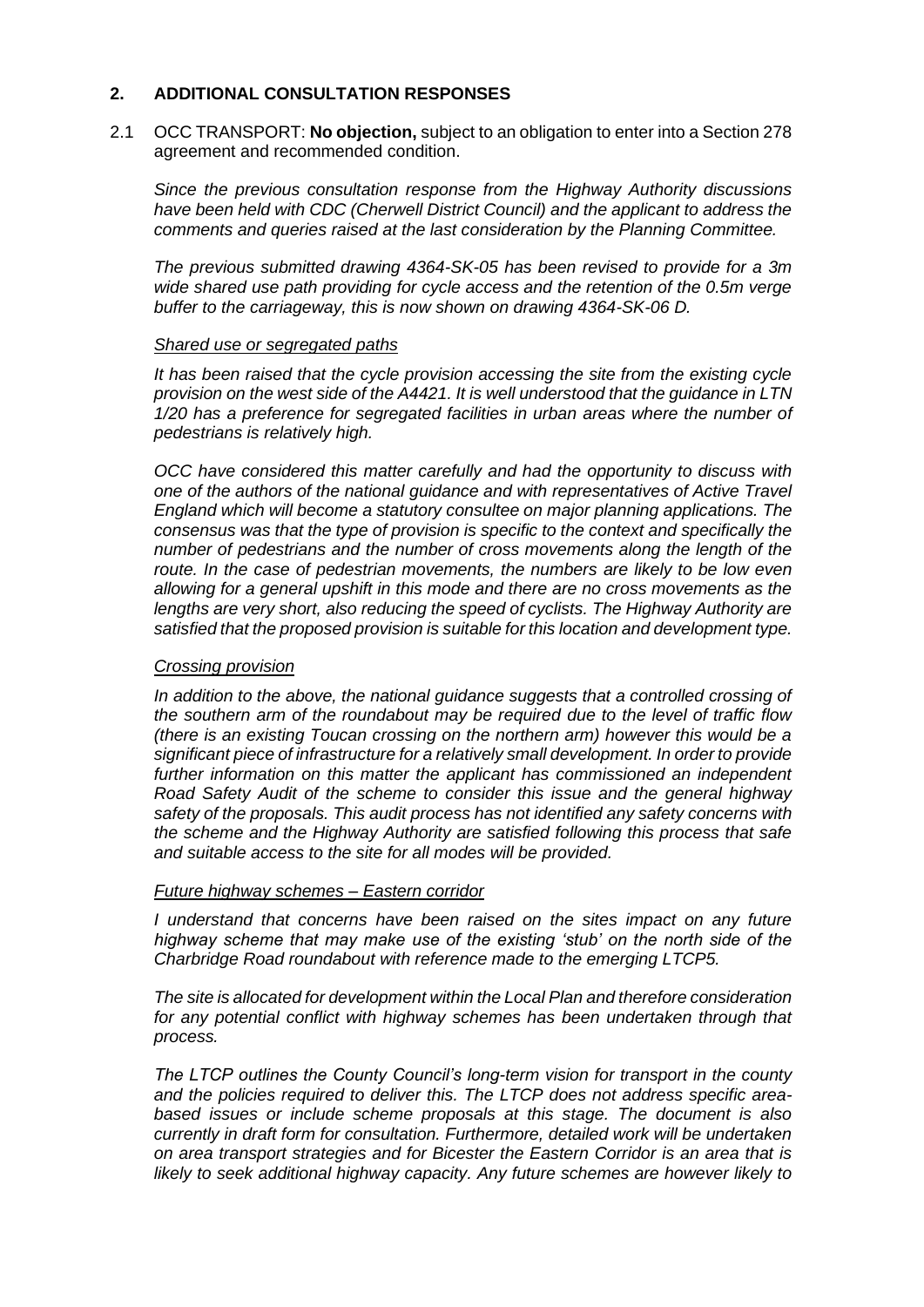*focus on additional capacity for all modes in line with LTCP objectives rather than new road building.* 

*In summary OCC are satisfied that the development of the site would not unduly impact on future transport schemes for the area.*

### *Summary*

*Subsequent to the previous consultation response OCC have carefully considered the proposed access arrangement for non-motorised users and sought the views of experts in that field in forming a consultation response. In addition, a Road Safety Audit has been undertaken for the proposed highway works which has not identified any concerns. Therefore, the Highway Authority have no objection subject to the following planning conditions and S106 agreement.*

### **3. APPRAISAL**

### Highway Safety

- 3.1 The Bicester Bike User Group (BBUG) have raised several objections through their written consultation response and via their representative who spoke at the last planning committee meeting. The County Council (Highways team) have engaged with BBUG following the committee. BBUG were also re-consulted following the submission of the amended information.
- 3.2 The determinations of planning permission are based on the Development Plan unless material considerations indicate otherwise. In this case documents such as the Bicester LCWIP (Local Cycling and Walking Infrastructure Plan) and LTN 1/20 are material considerations and the weight to be attached to them as a whole or in part needs to be considered on an individual basis for that development.
- 3.3 OCC Highways officers have carefully considered the amended proposals in relation to the guidance contained in LTN 1/20. One of the issues previously raised was the potential requirement for segregated cycle provision. With regards to this application, it has been concluded that due to the specific context of this proposal (number of pedestrians and the number of cross movements along the length of the route), a segregated cycle provision is not required and would not meet the CIL regulation 122 tests as it would not be "*fairly and reasonably related in scale and kind to the development"* and therefore cannot be sought as an obligation for this development.
- 3.4 Additionally, consideration has been given to the requirement for a controlled crossing on the southern arm of the Launton Road roundabout (there is an existing Toucan crossing on the northern arm) however, this would be a significant piece of infrastructure for a relatively small development. The applicants have submitted an independent Safety Audit which has not identified any safety concerns with the scheme and the Highway Authority are satisfied following this process that safe and suitable access to the site for all modes will be provided.
- 3.5 Members also raised questions regarding potential future highway improvement schemes that could potentially utilise the Launton Road roundabout (and the access arm to the proposed development). In their response (in full above), OCC Officers have explained how the LTCP has been considered and concluded that the development of this site would not unduly impact on future transport schemes in the area.
- 3.6 The proposed access arrangement and highway infrastructure improvements are considered to be suitable for the proposed development. These will be appropriately secured through a Section 106 agreement.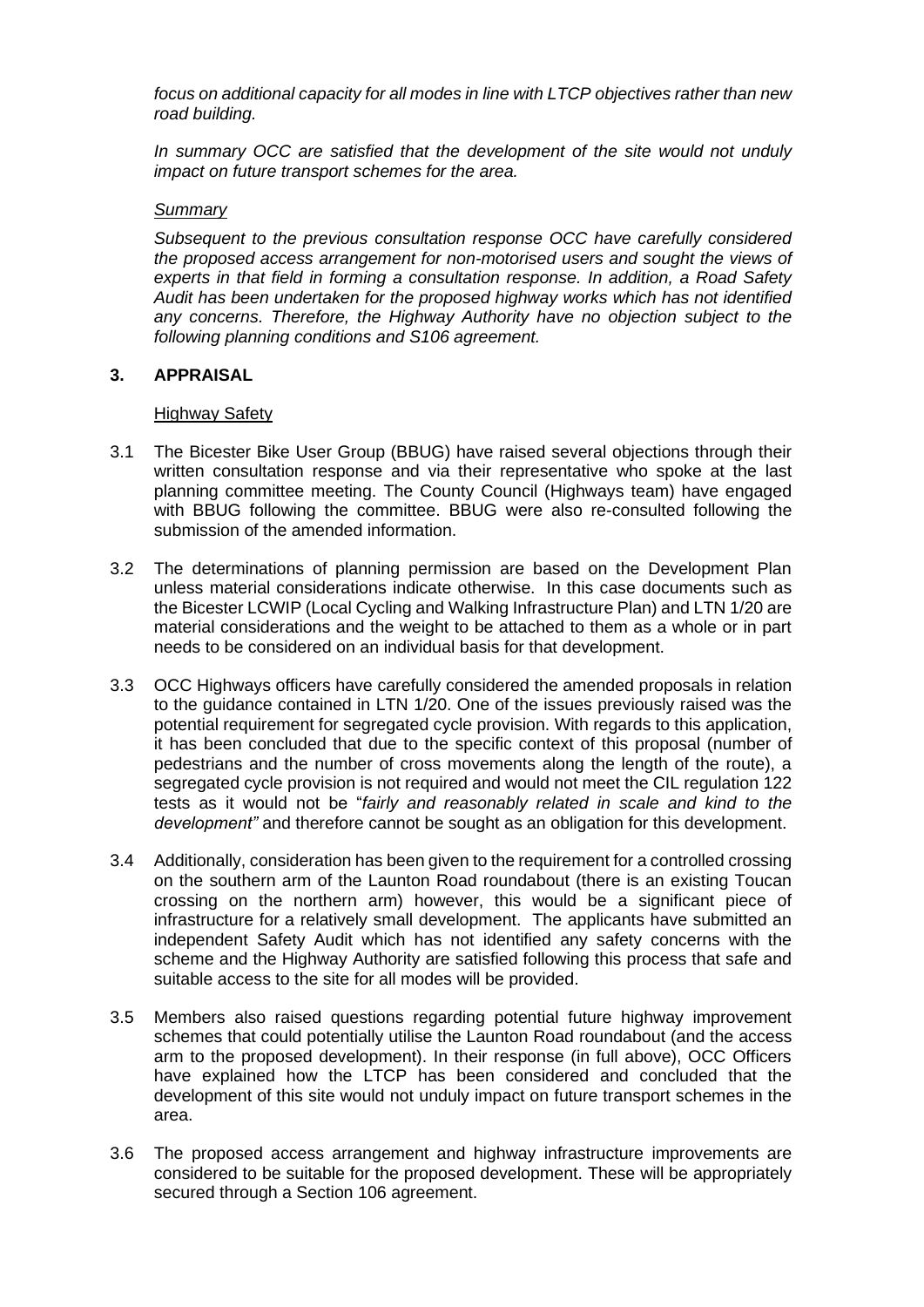## Flood Risk and drainage

3.7 Comments are still awaited from the Environment Agency. Officers have chased for these on several occasions.

### Other Matters

3.8 Prior to the last planning committee, the applicant provided additional information in relation to the requirement to meet BREEAM standards. The matter was dealt with in the written updates to committee which are set out in Appendix A.

### **4. PLANNING BALANCE AND CONCLUSION**

- 4.1 Achieving sustainable development comprises of three objectives: an economic objective, a social objective, and an environmental objective. The objectives need to be balanced to ensure they can be pursued in a mutual supportive way.
- 4.2 The application proposes the provision of a small coffee shop/drive-thru facility development that would support the local economy and create additional jobs, providing an economic benefit thereby meeting the economic objective. It is anticipated that the development would create a well-designed and safe place for employees and customers. It would offer a facility on this side of town for local people to meet socially and some additional offering for workers in the local area, thereby meeting the social objective. The building can be designed to ensure it is energy efficient, and the proposal would respect the natural environmental context of the site, providing mitigation and enhancement (where required) thereby meeting the environmental objective. Therefore, the development is considered to constitute 'sustainable development'.
- 4.3 Whilst it is acknowledged that the proposed use doesn't entirely match the uses set out in Policy Bicester 11 of the Cherwell Local Plan 2015, it does provide an appropriate employment generating use on the site. Furthermore, due to the extent of development that has already occurred within the allocation, this limited variation would not undermine the Plan's strategic requirement for employment sites.
- 4.4 As set out in the assessment included in the original committee report (see appendix A), the proposal would not cause harm to residential amenity, visual amenity, ecology or contaminated land. The amended plans submitted do not alter the conclusions reached on these matters.
- 4.5 The amended information has demonstrated that the site can be developed with a safe and suitable access arrangements (subject to infrastructure works and financial contribution).
- 4.6 The proposal is therefore considered to comply with relevant polices of the Development Plan set out in the report and the National Planning Policy Framework, and permission should be granted.

## **5. RECOMMENDATION**

**RECOMMENDATION – DELEGATE TO THE ASSISTANT DIRECTOR FOR PLANNING AND DEVELOPMENT TO GRANT PERMISSION SUBJECT TO;** 

**(i) THE ENVIRONMENT AGENCY REMOVING THEIR OBJECTION** 

**(ii) THE CONDITIONS SET OUT BELOW (AND ANY AMENDMENTS TO THOSE CONDITIONS AS DEEMED NECESSARY)**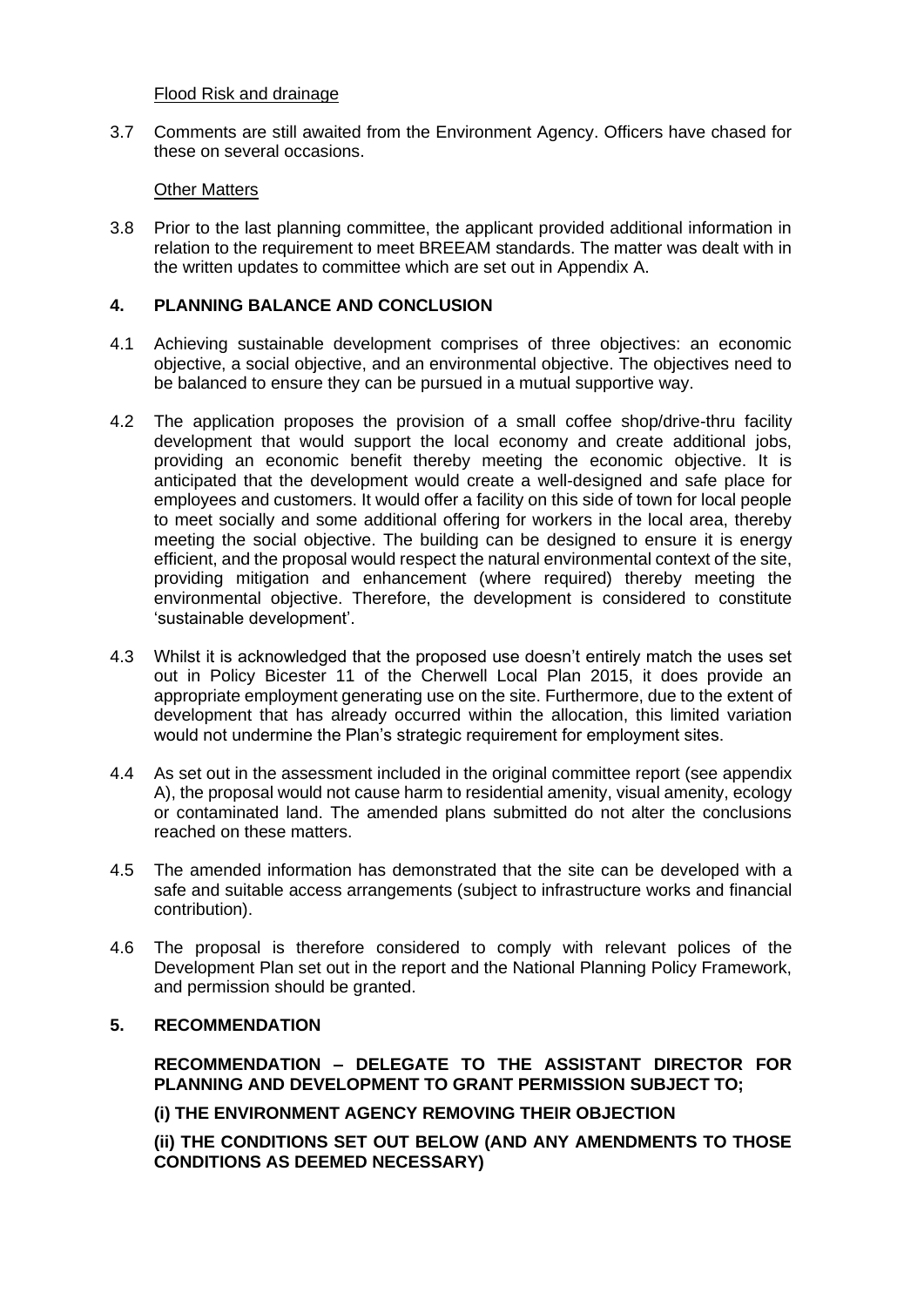**(iii) THE COMPLETION OF A PLANNING OBLIGATION UNDER SECTION 106 OF THE TOWN AND COUNTRY PLANNING ACT 1990, AS SUBSTITUTED BY THE PLANNING AND COMPENSATION ACT 1991, TO SECURE THE FOLLOWING (AND ANY AMENDMENTS AS DEEMED NECESSARY):** 

- Off-site Highway Works (a to provide footway/cycleway access to the development from the existing facilities on the A4421 as shown on drawing 4364-  $SK-06$  D) – TBC
- OCC S106 Monitoring fee TBC

**(iv) THE APPLICANT ENTERING INTO A SECTION 278 AGREEMENT WITH THE LOCAL HIGHWAY AUTHORITY TO SECURE IMPLEMENTATION OF THE REQUIRED HIGHWAY WORKS SPECIFIED WITHIN THE S106** 

**FURTHER RECOMMENDATION: THE STATUTORY DETERMINATION PERIOD FOR THIS APPLICATION EXPIRES ON 15/02/2022. IF THE SECTION 106 AGREEMENT/UNDERTAKING IS NOT COMPLETED AND THE PERMISSION IS NOT ABLE TO BE ISSUED BY THE 14/02/2022, AND NO EXTENSION OF TIME HAS BEEN AGREED BETWEEN THE PARTIES, IT IS FURTHER RECOMMENDED THAT THE ASSISTANT DIRECTOR FOR PLANNING AND DEVELOPMENT IS GIVEN DELEGATED AUTHORITY TO REFUSE THE APPLICATION FOR THE FOLLOWING REASON:** 

1. In the absence of a satisfactory unilateral undertaking or any other form of Section 106 legal agreement the Local Planning Authority is not satisfied that the proposed development provides for appropriate highway mitigation works required as a result of the development and necessary to make the impacts of the development acceptable in planning terms, contrary to Government Guidance contained with the National Planning Policy Framework.

## **CONDITIONS**

## **Time Limit**

1. The development to which this permission relates shall be begun not later than the expiration of three years beginning with the date of this permission.

Reason - To comply with the provisions of Section 91 of the Town and Country Planning Act 1990, as amended by Section 51 of the Planning and Compulsory Purchase Act 2004. Compliance with Plans

- 2. Except where otherwise stipulated by conditions attached to this permission, the development shall be carried out strictly in accordance with the following plans and documents:
	- Application form
	- Planning Statement
	- Design and Access Statement
	- Transport Statement
	- Travel Plan
	- Flood risk assessment and additional supporting information
	- Drainage Strategy
	- Ecological report and additional supporting information
	- Archaeological and heritage assessment
	- Noise assessment
	- Site investigation report and non-intrusive desk study
	- Climate Change and Sustainability Policy Matrix, and Bicester Greggs Drive Thru – Commentary on Energy Policy Prepared by Martin Thornley - Thornley & Lumb Partnership Ltd Issue 01 – 04.11.21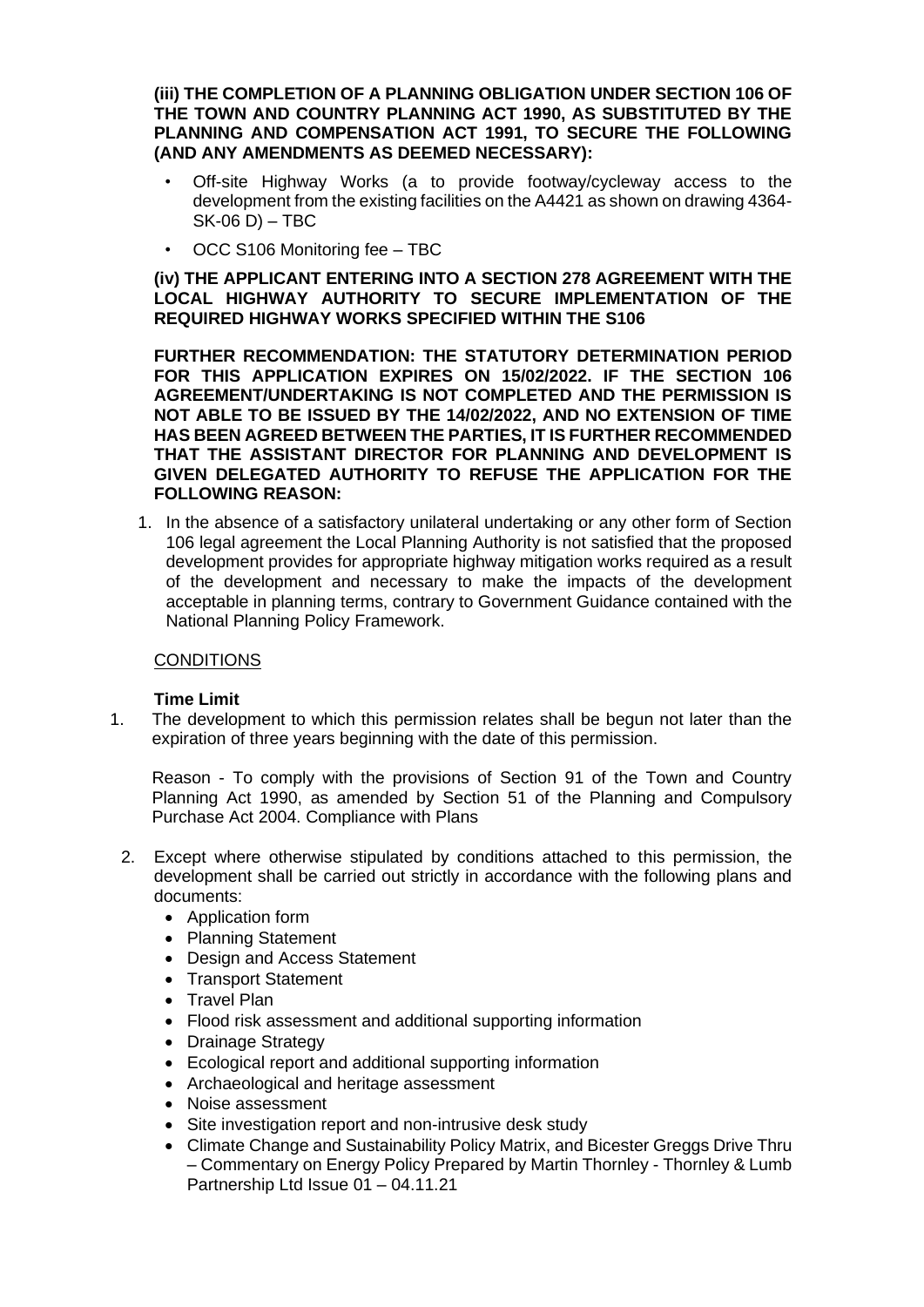- Drawing number 15987-100 Rev C Location Plan
- Drawing number 15987-101 Rev A Existing Site Plan
- Drawing number 15987-105 Rev P Proposed Site Plan
- Drawing number 15987-106 Rev C Proposed Elevations, GA & Roof Plans
- Drawing number 15987-107 Proposed Cycle Details
- Drawing number 15987-108 Proposed Refuse Details
- Drawing number 15987-109 Rev C Proposed Master Plan
- Drawing number 15987-VL-L01 Rev C Landscape Plan
- Drawing number 15987-VL-L02 Landscape and Ecological Enhancement Plan

Reason – For the avoidance of doubt, to ensure that the development is carried out only as approved by the Local Planning Authority and comply with Government guidance contained within the National Planning Policy Framework.

3. Full details of the refuse/recycling bin storage for the site, including location and compound enclosure details, shall be submitted to and approved in writing by the Local Planning Authority prior to the commencement of that work. Thereafter and prior to the first occupation of the development, the refuse/recycling bin storage area(s) shall be provided in accordance with the approved details and retained unobstructed except for the storage of refuse/recycling bins.

Reason – To ensure the satisfactory appearance of the completed development and to comply with Policy ESD 15 of the Cherwell Local Plan 2011-2031 Part 1, saved Policy C28 of the Cherwell Local Plan 1996 and Government guidance contained within the National Planning Policy Framework.

4. Details of all external lighting including the design, position, orientation, illumination and its intensity together with any screening of the lighting shall be submitted to and approved in writing by the Local Planning Authority prior to commencement of those works. The lighting shall be installed, operated, and retained in accordance with the approved scheme at all times thereafter. No other external lighting shall be erected within the site without the prior written consent of the Local Planning Authority.

Reason – In the interests of visual amenity, to ensure it has no adverse impact on ecology and to comply with Policy ESD10 and ESD15 of the Cherwell Local Plan 2011 – 2031 Part 1, Saved Policies C18, C28 and C30 of the Cherwell Local Plan 1996 and Government advice in The National Planning Policy Framework.

5. Prior to first occupation of the development hereby approved, a Landscape and Ecology Management Plan (LEMP) shall be submitted to and approved in writing by the Local Planning Authority. Thereafter, the LEMP shall be carried out in accordance with the approved details. A schedule of landscape maintenance for a minimum period of 10 years starting from first occupation or completion of the development (whichever is sooner) shall be submitted to and approved in writing by the Local Planning Authority prior to first occupation of the development. Thereafter the approved landscaping shall be maintained in accordance with the approved schedule.

Reason – To ensure that the agreed landscaping scheme is maintained over a reasonable period that will permit its establishment in the interests of visual amenity and to accord with Policy ESD15 of the Cherwell Local Plan 2011 – 2031 Part 1, Saved Policy C28 of the Cherwell Local Plan 1996 and Government guidance contained within the National Planning Policy Framework.

6. No development shall take place until a Construction Travel Management Plan (CTMP) has been submitted to and approved in writing by the Local Planning Authority. The CTMP shall include the following: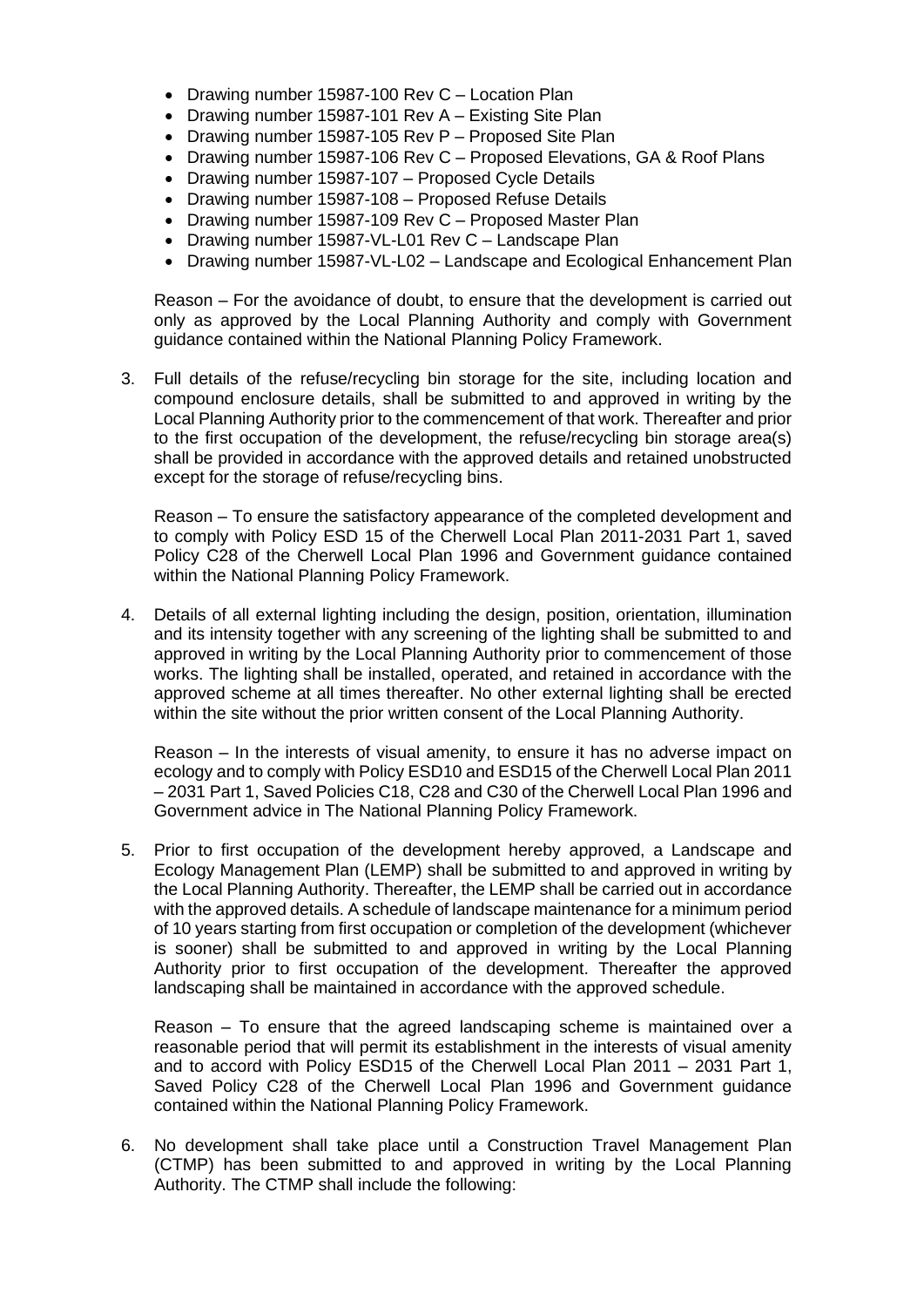- The CTMP must be appropriately titled, include the site and planning permission number.
- Routing of construction traffic and delivery vehicles is required to be shown and signed appropriately to the necessary standards/requirements. This includes means of access into the site.
- Details of and approval of any road closures needed during construction.
- Details of and approval of any traffic management needed during construction.
- Details of wheel cleaning/wash facilities  $-$  to prevent mud etc, in vehicle tyres/wheels, from migrating onto adjacent highway.
- Details of appropriate signing, to accord with the necessary standards/requirements, for pedestrians during construction works, including any footpath diversions.
- The erection and maintenance of security hoarding / scaffolding if required.
- A regime to inspect and maintain all signing, barriers etc.
- Contact details of the Project Manager and Site Supervisor responsible for onsite works to be provided.
- The use of appropriately trained, qualified and certificated banksmen for guiding vehicles/unloading etc.
- No unnecessary parking of site related vehicles (worker transport etc) in the vicinity – details of where these will be parked and occupiers transported to/from site to be submitted for consideration and approval. Areas to be shown on a plan not less than 1:500.
- Layout plan of the site that shows structures, roads, site storage, compound, pedestrian routes etc.
- A before-work commencement highway condition survey and agreement with a representative of the Highways Depot – contact 0845 310 1111. Final correspondence is required to be submitted.
- Local residents to be kept informed of significant deliveries and liaised with through the project. Contact details for person to whom issues should be raised with in first instance to be provided and a record kept of these and subsequent resolution.
- Any temporary access arrangements to be agreed with and approved by Highways Depot.
- Details of times for construction traffic and delivery vehicles, which must be outside network peak and school peak hours.

Reason – In the interests of highway safety and to mitigate the impact of construction vehicles on the surrounding network, road infrastructure and local residents, particularly at peak traffic times, in accordance with guidance contained in the National Planning Policy Framework. This information is required prior to commencement of the development as it is fundamental to the acceptability of the scheme.

7. Prior to the first use or occupation of the development hereby permitted, covered cycle parking facilities shall be provided on the site in accordance with details which shall be firstly submitted to and approved in writing by the Local Planning Authority. Thereafter, the covered cycle parking facilities shall be permanently retained and maintained for the parking of cycles in connection with the development.

Reason – In the interests of sustainability and to ensure a satisfactory form of development, in accordance with the Government guidance contained within the National Planning Policy Framework.

8. Prior to the development being brought in to use the cycle and vehicle parking facilities as shown on drawing 15987-105 Rev P shall be completed in all respects and thereafter maintained available for use for the duration of the development.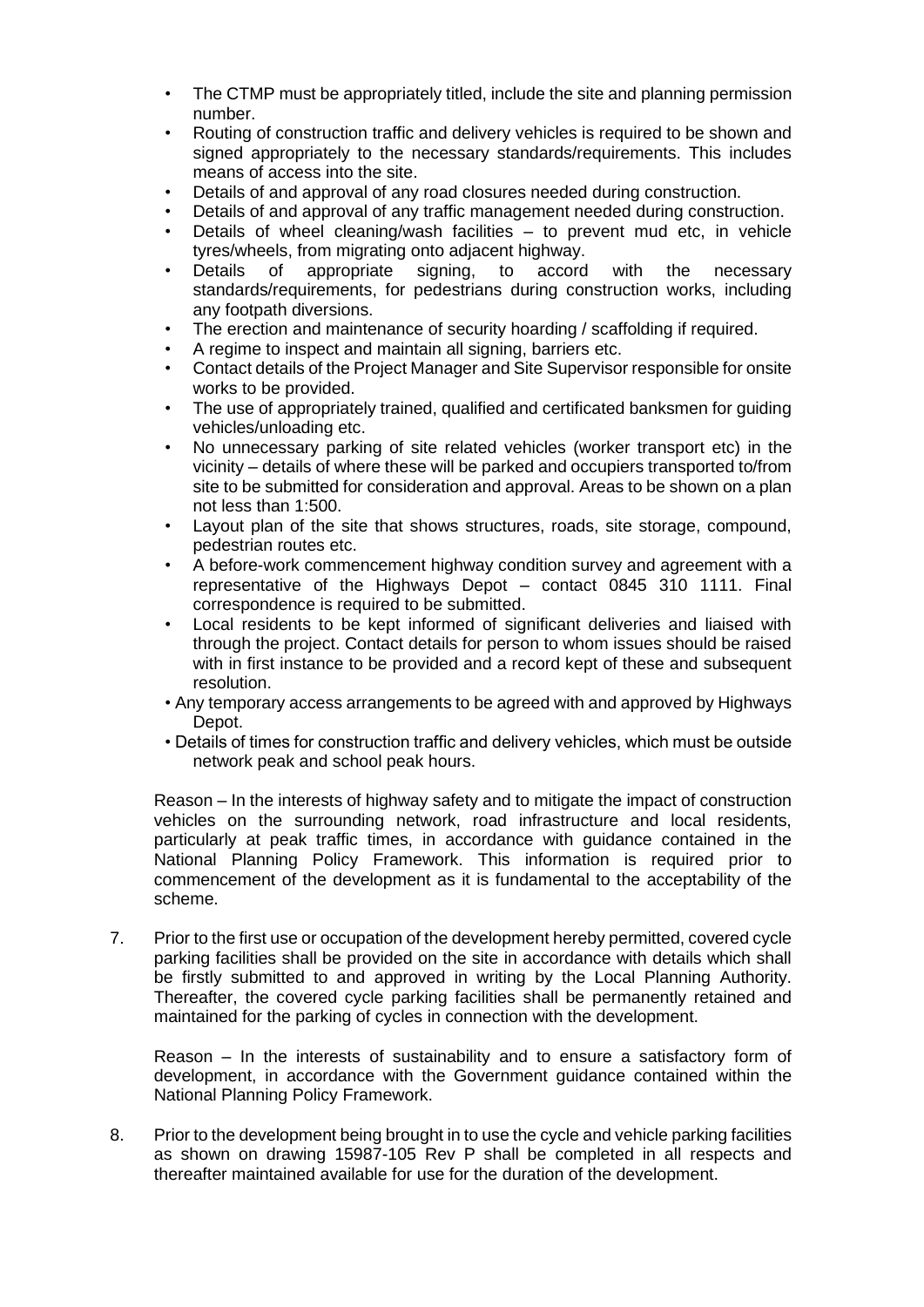Reason – In the interests of highway safety and to encourage sustainable transport modes.

9. The development shall be operated in accordance with the submitted Travel Plan unless otherwise agreed in writing by the Local Planning Authority.

Reason – In order to promote sustainable modes of travel.

10. The approved drainage system shall be implemented in accordance with the approved detailed design prior to the first use of the building commencing. Reference: Design Strategy, DS/01, Issue: Rev P7, Revision: P7, Date: 09/11/2021.

Reason – To ensure that the principles of sustainable drainage are incorporated into this proposal.

11. Prior to first occupation, a record of the installed SuDS and site wide drainage scheme shall be submitted to and approved in writing by the Local Planning Authority for deposit with the Lead Local Flood Authority Asset Register. The details shall include: a) As built plans in both .pdf and .shp file format;

b) Photographs to document each ley stage of the drainage system when installed on site;

c) Photographs to document the completed installation of the drainage structures on site;

d) The name and contact details of any appointed management company information.

Reason – To ensure that the principles of sustainable drainage are incorporated into this proposal.

12. No development shall take place until a Landscape and Ecology Management Plan (LEMP) including a timetable for its implementation has been submitted to and approved in writing by the Local Planning Authority. Thereafter, the LEMP shall be carried out in accordance with the approved details.

Reason – To protect habitats of importance to biodiversity conservation from any loss or damage in accordance with Policy ESD10 of the Cherwell Local Plan 2011 – 2031 Part 1 and Government guidance contained within Section 15 of the National Planning Policy Framework. This information is required prior to commencement of the development as it is fundamental to the acceptability of the scheme.

13. Prior to, and within two months of, the commencement of the development, the site shall be thoroughly checked by a suitably qualified ecologist to ensure that no protected species, which could be harmed by the development, have moved on to the site since the previous surveys were carried out. Should any protected species be found during this check, full details of mitigation measures to prevent their harm shall be submitted to and approved in writing by the Local Planning Authority. Thereafter the development shall be carried out in accordance with the approved mitigation scheme.

Reason – To ensure that the development does not cause harm to any protected species or their habitats in accordance with Policy ESD10 of the Cherwell Local Plan 2011-2031 Part 1 and Government guidance contained within the National Planning Policy Framework. This information is required prior to commencement of the development as it is fundamental to the acceptability of the scheme.

14. All site clearance (including the removal of any vegetation or works to hedgerows) should be timed so as to avoid the bird nesting season, this being during the months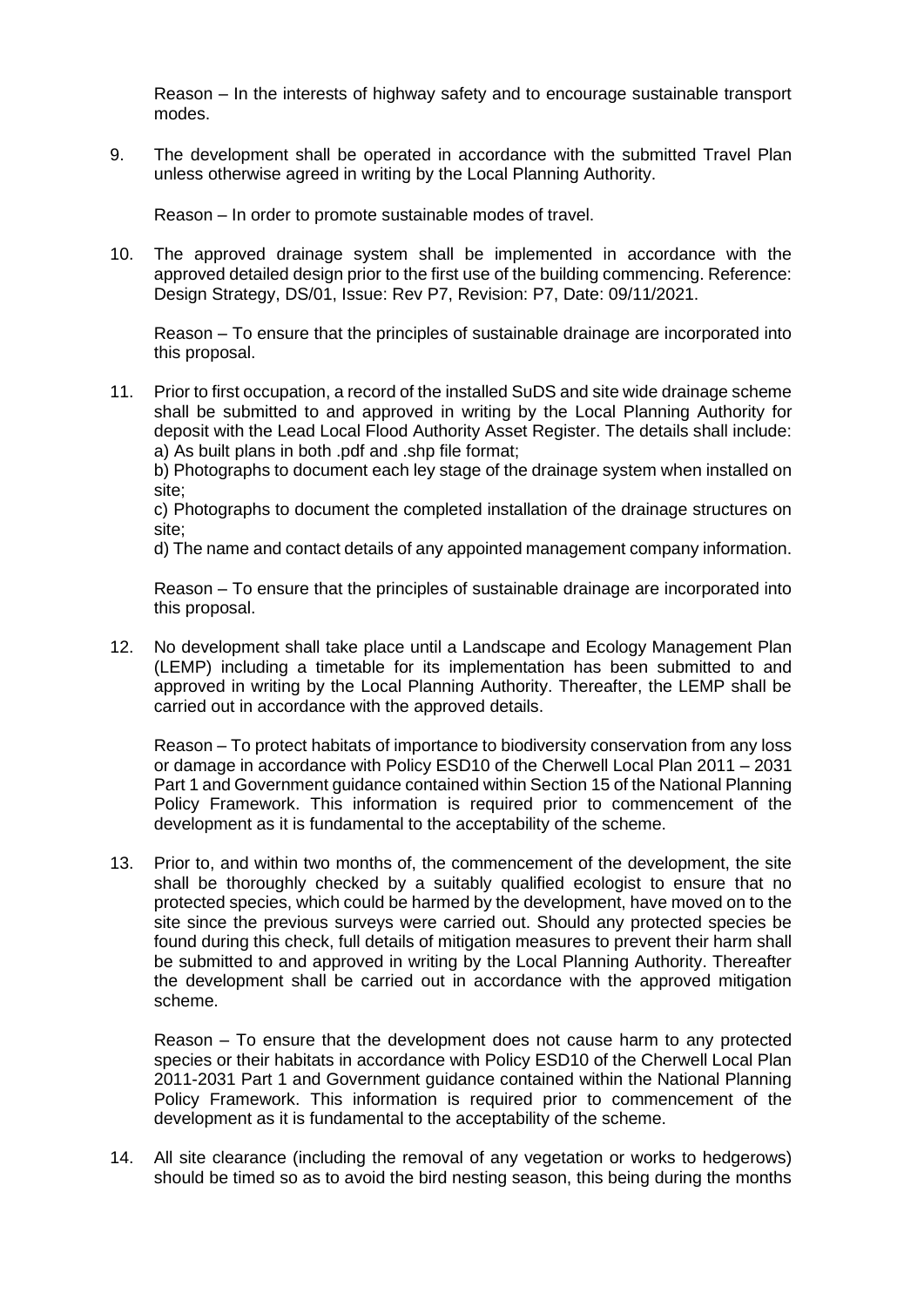of March until July inclusive unless alternative provisions have been previously agreed in writing by the Local Planning Authority.

Reason – To ensure that the development will conserve and enhance the natural environment and will not cause significant harm to any protected species or its habitat in accordance with the Government's aim to achieve sustainable development as set out in Section 15 of the National Planning Policy Framework.

15. If during development, contamination not previously identified is found to be present at the site, no further development shall be carried out until full details of a remediation strategy detailing how the unsuspected contamination shall be dealt with has been submitted to and approved in writing by the Local Planning Authority. Thereafter the remediation strategy shall be carried out in accordance with the approved details.

Reason – To ensure that any ground and water contamination is identified and adequately addressed to ensure the safety of the development, the environment and to ensure the site is suitable for the proposed use, to comply with Saved Policy ENV12 of the Cherwell Local Plan 1996 and Section 15 of the National Planning Policy Framework.

## **Planning Notes**

1. Condition 12 – In respect of condition 12 above, the LEMP will be expected to clearly demonstrate a minimum 10% net biodiversity gain for the site.

Public Right of Way (PROW) link – If a walked 'desire line' emerges after occupation of the development, the site owner is encouraged to contact the PROW officer at Oxfordshire County Council to formalise that access rout in the form of a footpath creation agreement.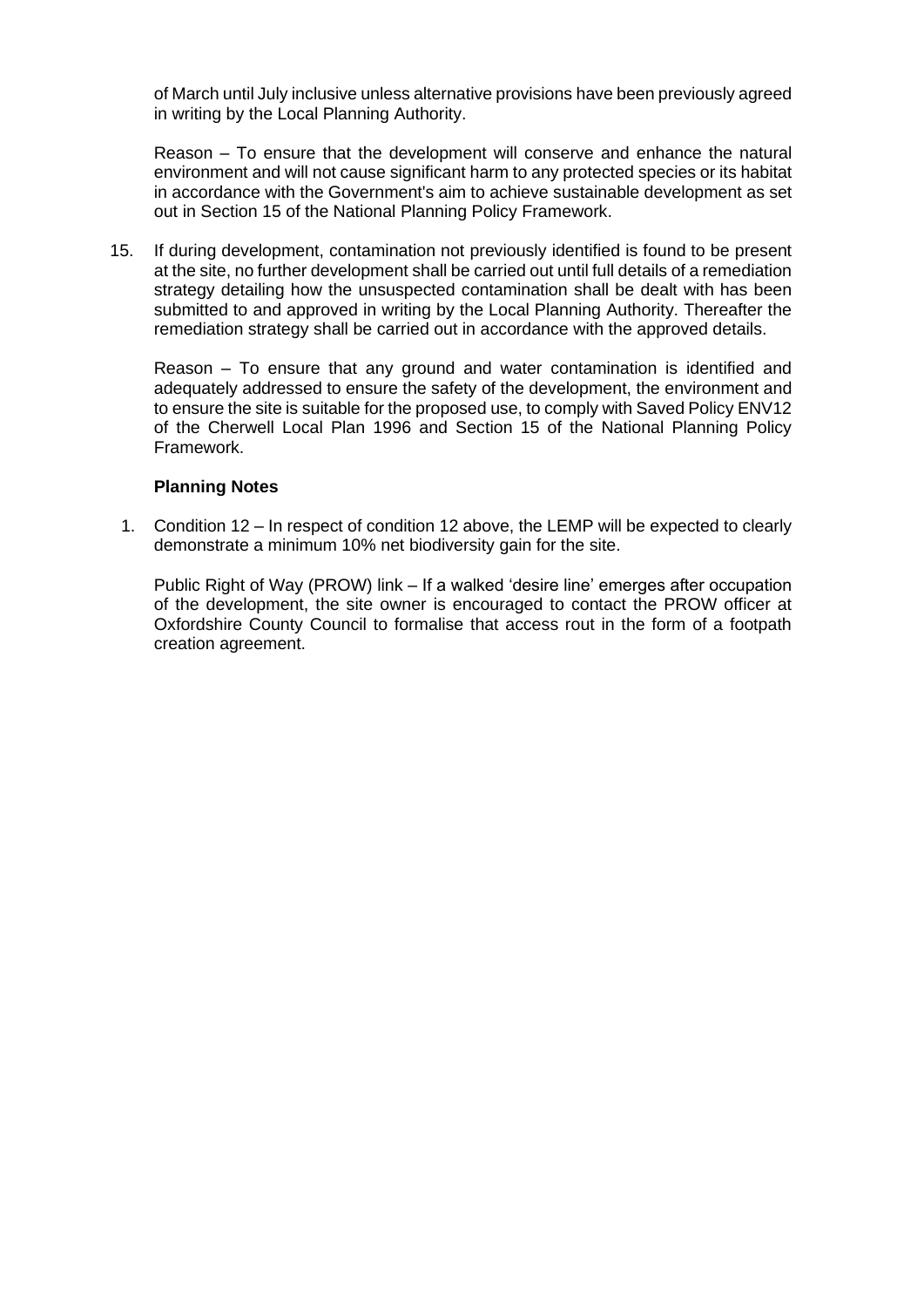# **APPENDIX A: Written Update presented to 10 February 2022 Planning Committee**

### **Agenda Item 9 21/02286/F Land North West of Launton Road Roundabout adjoining Skimmingdish Lane, Caversfield**

## **Additional information received**

The applicant has provided a detailed note explaining why the scheme cannot achieve BREEAM accreditation, but it then goes on to explain that they have gone above and beyond a more balanced range of sustainability and climate change objectives to deliver a better environmental solution for the site.

The applicant has explored the scope to achieve a BREEAM rating, but it is simply not possible to secure the required number of BREEAM credits. There are many reasons for this, but most fundamentally the limited scale of the building and developable area, its location, and the fact that the site has not been previously developed.

The applicant has submitted a Matrix and Energy Statement that sets out proposed 'sustainability measures' against relevant policy and guidance, which highlights the extent to which the applicants have taken this point seriously and balanced out competing considerations; e.g. more BREEAM credits could be achieved if the entire site was covered with PV panels, but this would be hugely detrimental to the biodiversity and amenity value of the site. The applicant points out that BREEAM is only one measure against which the sustainability of development can be assessed, and is not sophisticated enough to account for a balanced approach being adopted to reflect the particular circumstances of a site or scheme, as is the case here. The applicant's development provides:

- The location of development has been carefully selected by the proposed operator due to its proximity to a range of local businesses, which will reduce the need for these customers to travel further afield, and as a means by which to reduce car borne journeys to drive-thru facilities beyond this local area;
- The proposals incorporate 8 electric car vehicle charging points, customer and staff cycle parking, direct linkages to the local pedestrian and cycle network, and a commitment to funding enhancements to the adjacent pedestrian/cycle network in a manner commensurate to the nature and scale of the proposed development;
- Air source heat pumps are to be installed at fit out stage as a renewable energy sources and these will be complemented by 100sqm of roof mounted PV panels to maximise the renewable and low carbon energy generating credentials of the development;
- The use of LED lighting, mechanical ventilation with heat recovery and electric powered heating and cooling systems (using electric rather than a gas powered system, is beneficial as the grid is being de-carbonised) represent further efficiencies;
- The risk of flooding has been comprehensively mitigated through the layout, design and drainage solution proposed for the site, which also take the opportunities available to generate material benefits associated with flood risk reduction and biodiversity enhancement;
- The sustainable drainage solution includes both a pond and swale, significantly reducing rates of discharge into the nearby watercourse, whilst also improving water quality:
- A biodiversity net gain of over 18% will be achieved on the site, almost doubling the Council's and the Environment Act's target of 10%;
- The proposals will safeguard a greater proportion of undeveloped land than was previously envisaged through the allocation. The proposals only occupy a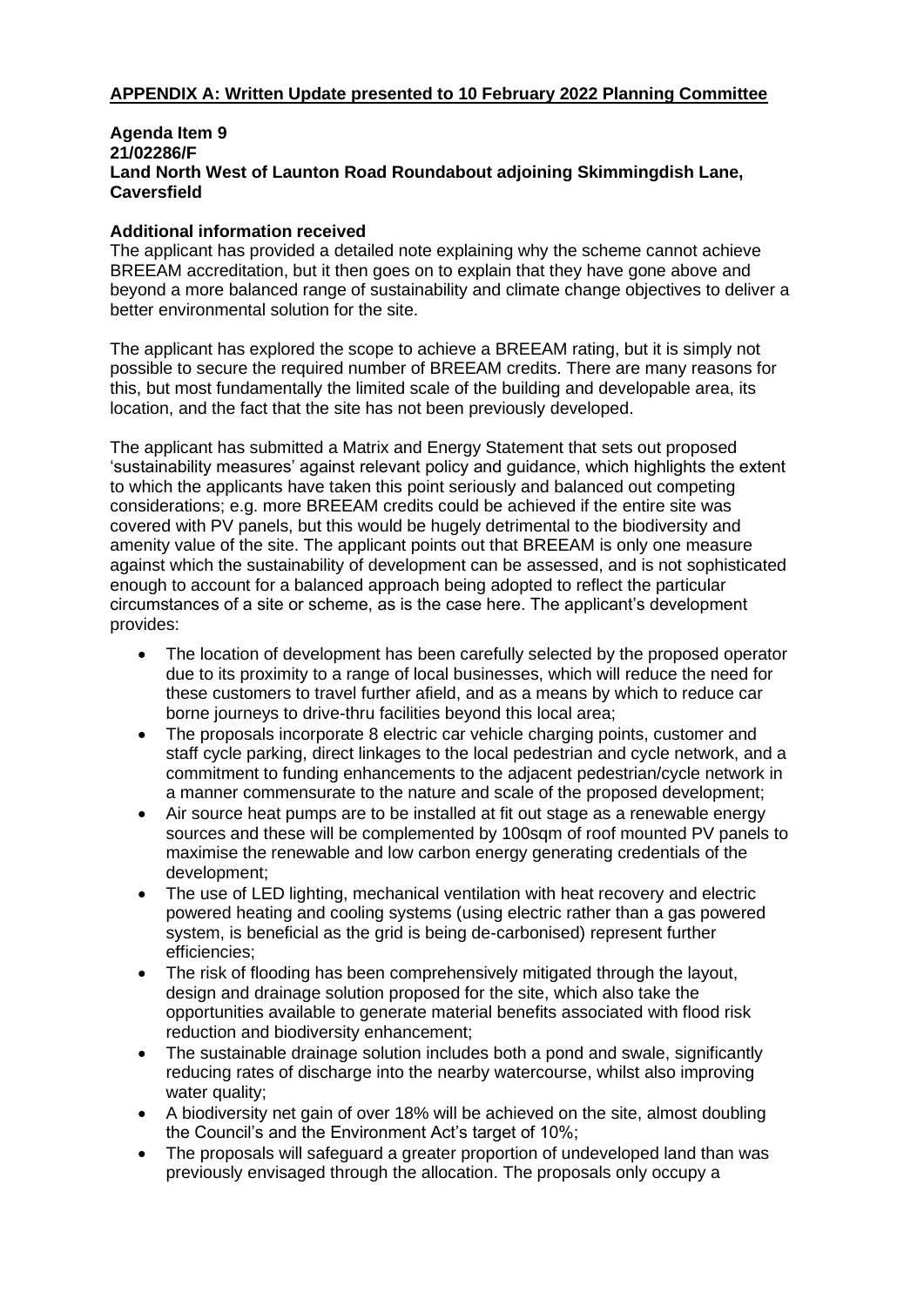developable area of 0.28ha meaning almost 1ha will be retained for ecological and amenity benefit; and

• The proposals will add to the wider attractiveness of the area as a significant employment location on the edge of Bicester and deliver flexible local employment opportunities and investment in its own right.

### **Officer comments:**

Details of the assorted enhancements are provided in the original application documents and plans and have been supplemented by new plans showing the EV charging and solar PV roof panels. On this basis it is recommended that the BREEAM condition (condition 11 in the published agenda report) can be removed subject to the plans condition (condition 2) being update to reflect the additional information and the amended plan received.

### **Additional Representations received**

### Bicester Bike Users' Group:

OCC have conceded that the highways officer made a mistake in indicating that a 2m wide footway only with no horizontal separation was compliant with LTN1/20. OCC have not offered their highways assessment and the 'reasons for the consultee's views' as required by the guidance on Consultation and Pre-decision Matters (2014, latest amendment 2021) as explained by Mrs Justice Lang DBE in Swainsthorpe Parish Council v Norfolk County Council [2021] EWHC 1014 (Admin). What they have instead done is to purport make the decision by saying that a shared path is acceptable, when this is a decision that is for the CDC planning committee.

Our view is that, from a highways perspective, either a shared or a segregated path would be acceptable, but the final decision should rest with the planning committee. What OCC should have done is to offer their views of the considerations that are relevant to the issue of a shared or segregated path. For example:

- That the majority of the existing provision approaching this roundabout on the A4421 and Skimmingdish lane is segregated provision.
- That there is no width restriction that would preclude segregated provision.
- That shared provision is generally significantly less supportive of active travel than shared provision.
- That OCC is moving away from legacy shared provision and encouraging segregated provision.
- That this path will be used by very vulnerable users who are residents of the Wyndham Hall care home, and who will be very unwilling to share space with cyclists.
- OCC have not explained their views of these considerations, which makes it very difficult for the committee to be confident that a shared path is acceptable. For this reason, OCC need to provide their reasons before the committee can decide on access. It may be appropriate to leave the issue of compliance with LTN1/20 to an officer to make after the committee hearing.

#### Officer response:

The OCC Highways Officer has provided a consultation response on this application which is summarised in the published report and avail in full on the Council's website. It is this response that has informed the officer recommendation for the approval of the application.

## **Recommendation**

Remains as per the published agenda report subject to:

i. Amendments to Condition 2 (Plans):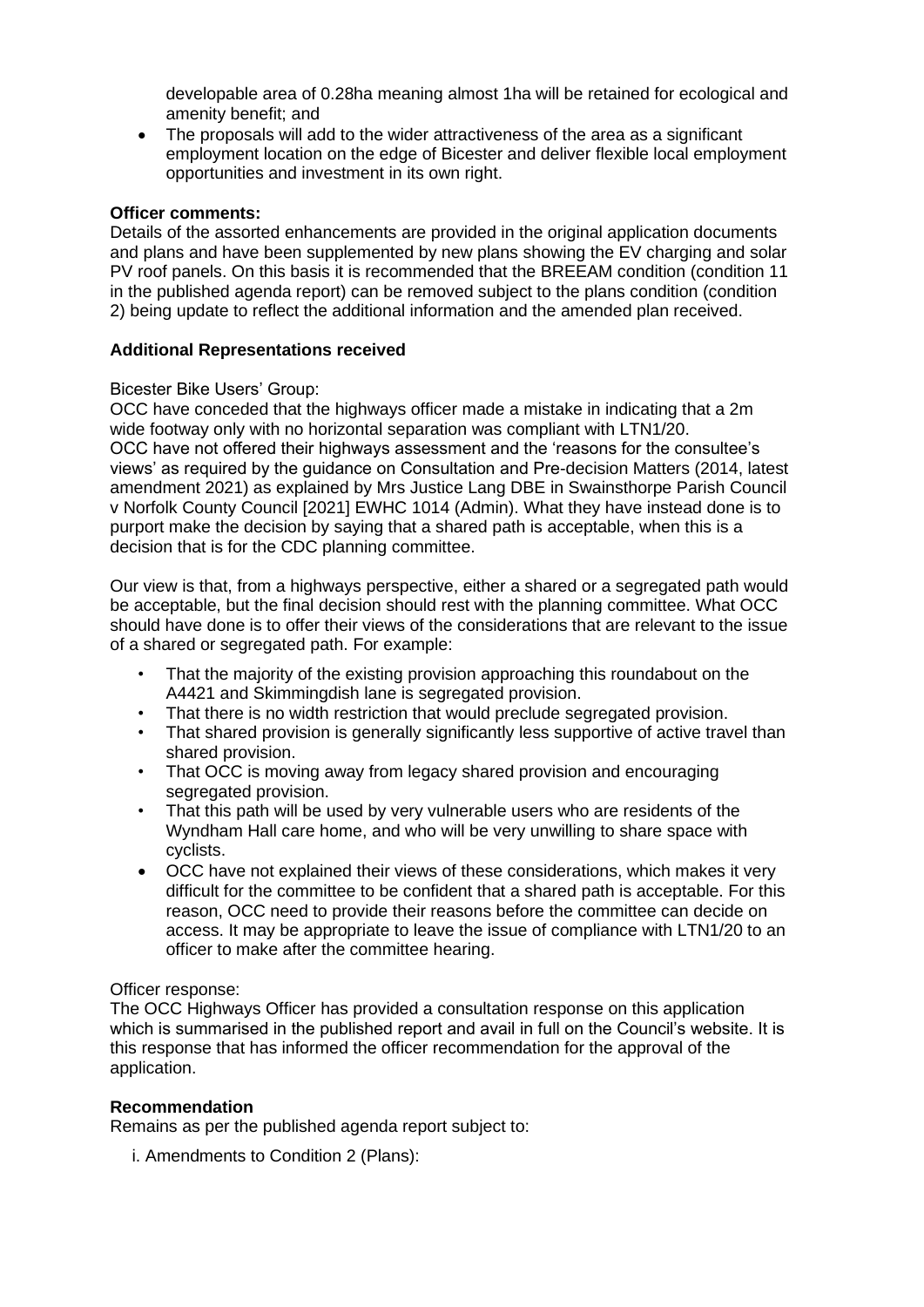- Drawing number 15987-106 Rev B to be substituted for Drawing number 15987- 106 Rev C;
- Addition of: Climate Change and Sustainability Policy Matrix;
- and Bicester Greggs Drive Thru Commentary on Energy Policy Prepared by Martin Thornley - Thornley & Lumb Partnership Ltd Issue 01 – 04.11.21

ii. Delete condition 11 (BREEAM)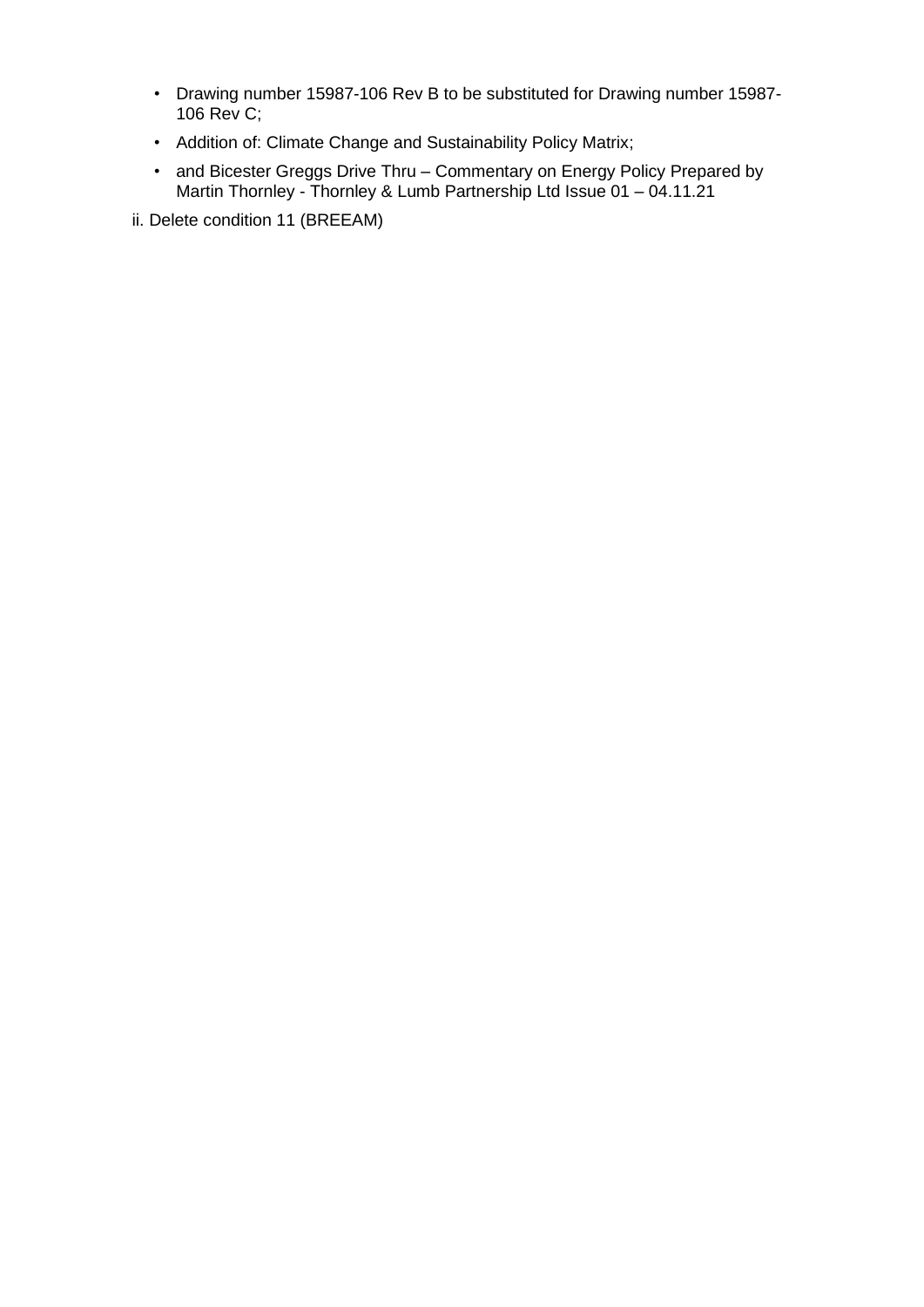## **APPENDIX B: Copy of report included in Planning Committee Agenda 10 February 2022**

# **1. APPLICATION SITE AND LOCALITY**

- 1.1. The application site is located on the northeast side of Bicester adjacent to the Launton Road roundabout (Skimmingdish Lane/Launton Road/Charbridge Lane junction). The site is currently a vacant greenfield site; it is relatively flat with mature trees/hedgerows along the southeast and southwest boundaries.
- 1.2. Adjacent to the northwest boundary of the site is a residential care home, with commercial development to the north beyond the care home. To the west of the site is residential development and commercial development to the south. The east of the site is bounded by open fields.

## **2. CONSTRAINTS**

2.1. The following constraints apply to the site:

• The majority of the site lies within Flood Zone 3 with the exception of a small area in the north corner which falls within Flood Zone 2.

• There are Public Rights of Way to the east and west of the site. Neither of these cross the application site.

- The site is identified for potentially contaminated land
- The site is within 2km of a SSSI (Stratton Audley Quarries)
- The site is within 2km of a Local Wildlife Site
- The development site is close to the RAF Bicester Conservation Area

## **3. DESCRIPTION OF PROPOSED DEVELOPMENT**

- 3.1. The application seeks consent for a drive-thru restaurant facility (Use Class E (a/b)) with associated access, parking and landscaping. The overall site area is 1.18 hectares.
- 3.2. The proposed building would be single storey with a gross external area of 187.8 sqm (162.7 sqm internal floor area). The design of the building is a mono-pitch portal frame with a parapet wall. The building would be predominantly clad in grey metal sheeting with glazing on the southwest and north west elevations to create the shop front area. The height of the building has been dictated by the future occupiers internal height requirements, with a maximum external height of 5.3m.
- 3.3. The proposal includes car parking provision 2 no. accessible spaces and 28 no. standard spaces (inc. 4no. spaces with electric vehicle charging points. The proposal includes 6 no. secure cycle spaces in a covered shelter.
- 3.4. The proposed access would join the existing access to Wyndham Care Home which in turn is served from the Launton Road roundabout. The site layout is designed with a drive-thru lane wrapping around the building to provide an area for queuing.

## **4. RELEVANT PLANNING HISTORY**

4.1. The following planning history is considered relevant to the current proposal:

21/02345/SO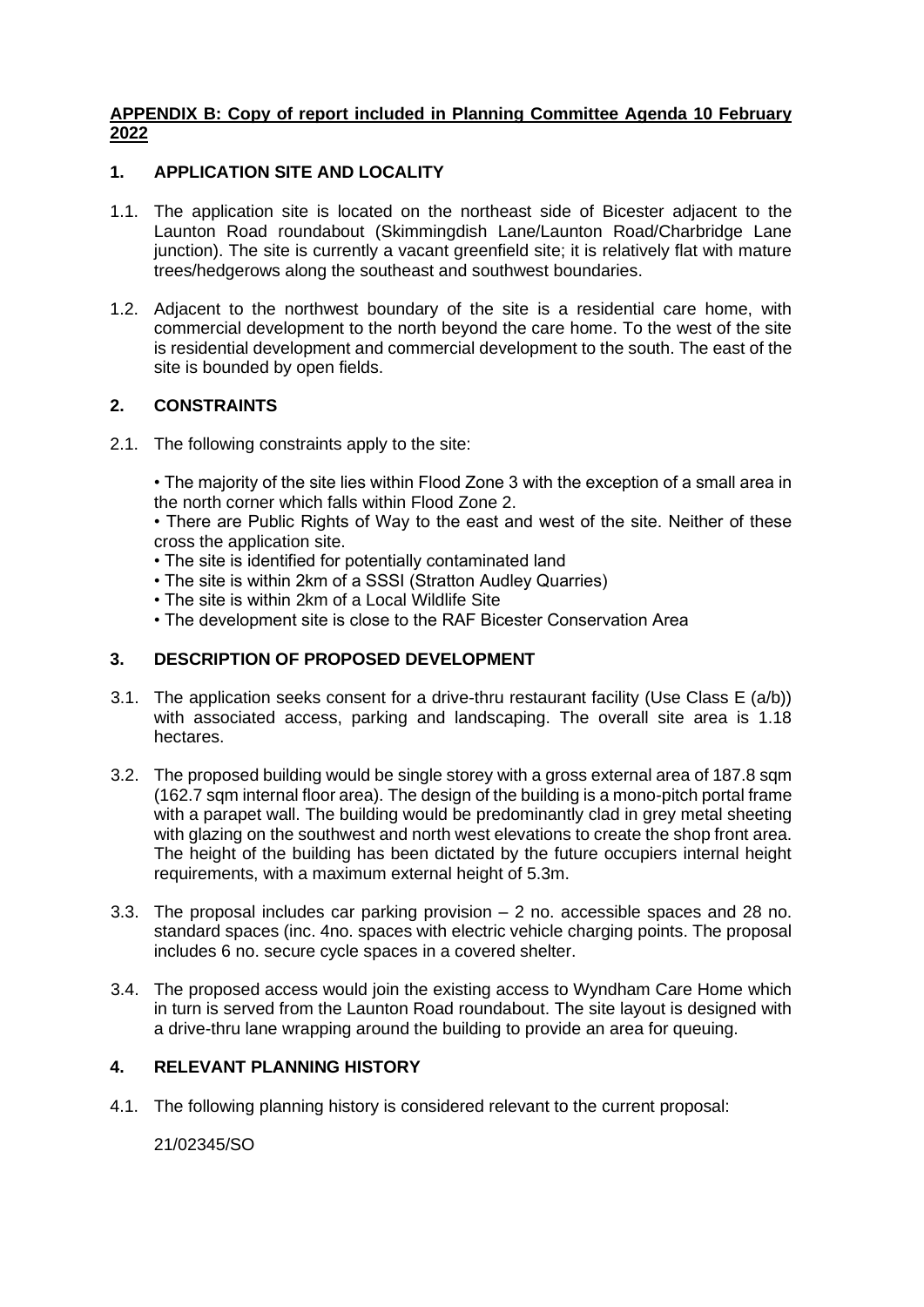Screening opinion to 21/02286/F - Construction of a coffee unit with drive-thru facility and indoor seating with associated access, car parking, landscaping and servicing parking.

08 July 2021 – Screening Opinion not requesting EIA

## 13/00372/OUT

Construction of 61 bed care home (Use Class C2) together with ancillary accommodation including café, hair salon and shop and associated development including car parking and servicing arrangements 17 June 2013 – Approved

#### 10/00324/OUT

Erection of 5857 sqm of B1 Office development with associated parking, turning and landscaping areas (renewal of 05/01563/OUT) 25 August 2011 – Application withdrawn

#### 09/01659/REM

Reserved Matters (Ref: Outline 05/01563/OUT) B1 Office development with associated parking, turning and landscaping areas - (As amended by plans received 9 December 2010) 20 May 2011 – Approved

#### 05/01563/OUT

Outline - B1 Office development with associated parking, turning and landscaping areas (as supported by additional information received 14/10/05) 19 March 2007 – Appeal allowed.

## **5. PRE-APPLICATION DISCUSSIONS**

5.1. No pre-application discussions have taken place with regard to this proposal.

## **6. RESPONSE TO PUBLICITY**

- 6.1. This application has been publicised by way of a site notice displayed near the site, by advertisement in the local newspaper, and by letters sent to all properties immediately adjoining the application site that the Council has been able to identify from its records. The final date for comments was **30 August 2021**.
- 6.2. The comments raised by third parties are summarised as follows:

Comments in support:

- Convenient location for trades people and workers using the nearby industrial areas/estates of the town
- Good location as nothing similar on this side of town
- Different food offering to other similar drive-thru restaurants in the town
- The EV charging points provided are much needed
- Creation of jobs
- Reduce pollution if people don't need to drive into the town centre
- Alleviate some traffic in the town centre area

Comments of objection:

- Traffic in this area is already busy and would be made worse by this development
- Traffic calming would be required, speed limit reduction and traffic lights for Vulcan View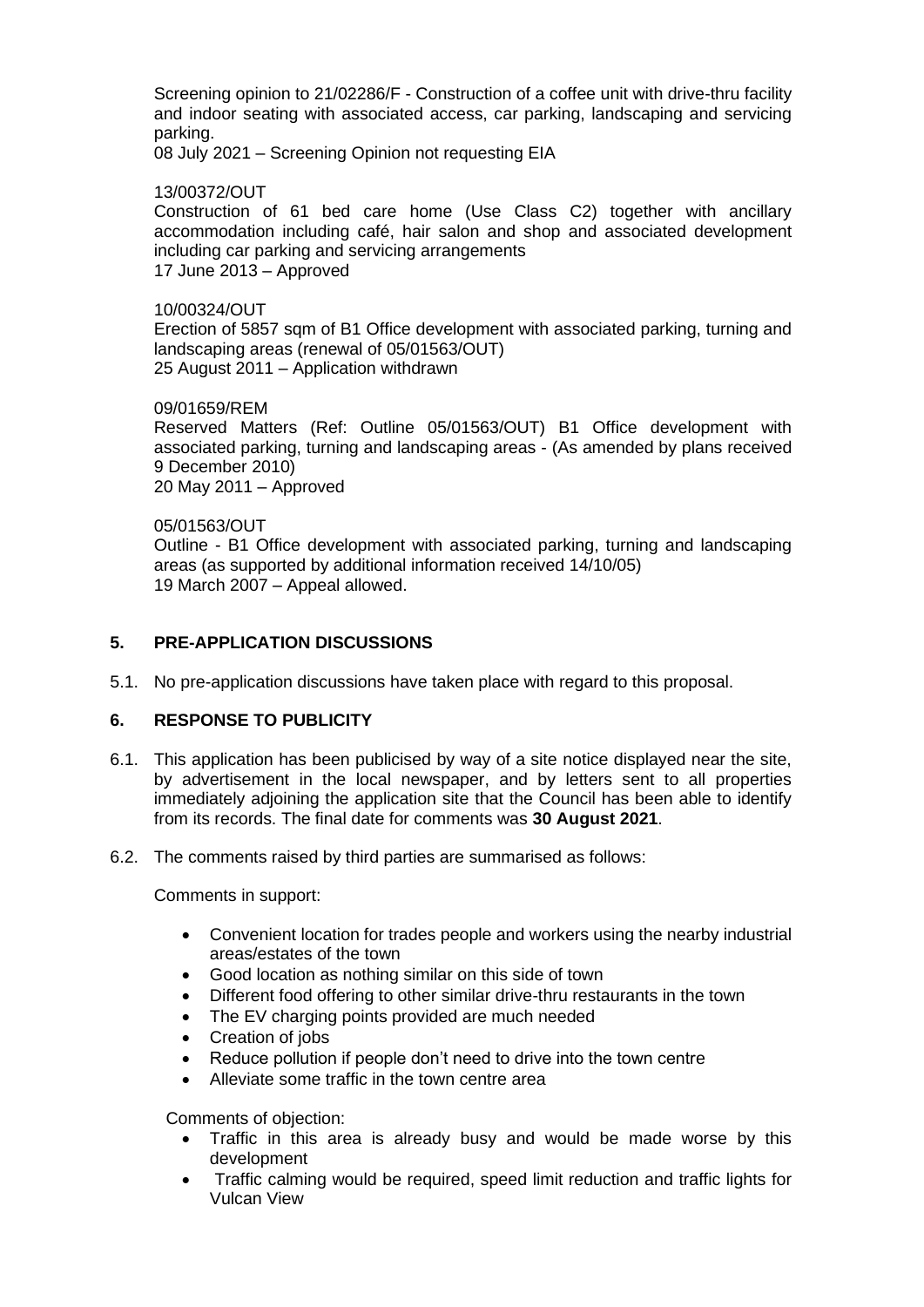- Cyclists are a secondary thought would like to be able to access the drive thru on a bike
- This should be located on the High Street or in an existing industrial area lots of empty units available
- Should be located near the A41 or the motorway, not on this side of town
- Impact from construction noise and traffic Loss of green space Loss of habitats for wildlife
- Impact on ecology
- Does not fit with the Bicester Healthy Town initiatives
- Promotes unhealthy food
- Climate change concerns a drive thru would contribute to climate change issues
- Traffic pollution would impact on air quality
- Impact on care home residents noise disturbance and loss of view
- Likely to cause littering
- Drainage and flooding issues on the site
- Development rates in Bicester are faster than infrastructure provision
- Unnecessary already a significant number of coffee shops, drive-thru's etc., to meet need
- 6.3. The comments received can be viewed in full on the Council's website, via the online Planning Register.

# **7. RESPONSE TO CONSULTATION**

7.1. Below is a summary of the consultation responses received at the time of writing this report. Responses are available to view in full on the Council's website, via the online Planning Register.

## PARISH/TOWN COUNCIL AND NEIGHBOURHOOD FORUMS

- 7.2. LAUNTON PARISH COUNCIL: **object** on the following grounds:
	- The ecological loss of a green field site, particularly when there are many appropriate brown field sites in the area
	- Inappropriate materials and no promotion of renewable energy
	- Sitting of an urban requirement in a semi-rural setting
	- Potential traffic congestion
	- Effect on visitors, residents, staff and emergency services at the neighbouring care home
- 7.3. BICESTER TOWN COUNCIL: **object** on the following grounds:
	- OCC Highways as part of their Local Transport Plans (LTCP) had shown a loop for the ring road to be constructed and that before anyone makes a decision OCC Highways need to be consulted as to whether their plan is still valid
	- Concerned with the speed limit of the road
	- Impact on residents and their families from the neighbouring care home due to noise impact

## CONSULTEES

7.4. ENVIRONMENT AGENCY: **Object**

These revised details have reduced the underground storage tank requirement to 36.5m3 . While this is less than previously proposed, it is still substantially more than we agreed with the applicant during pre-application discussions and we are not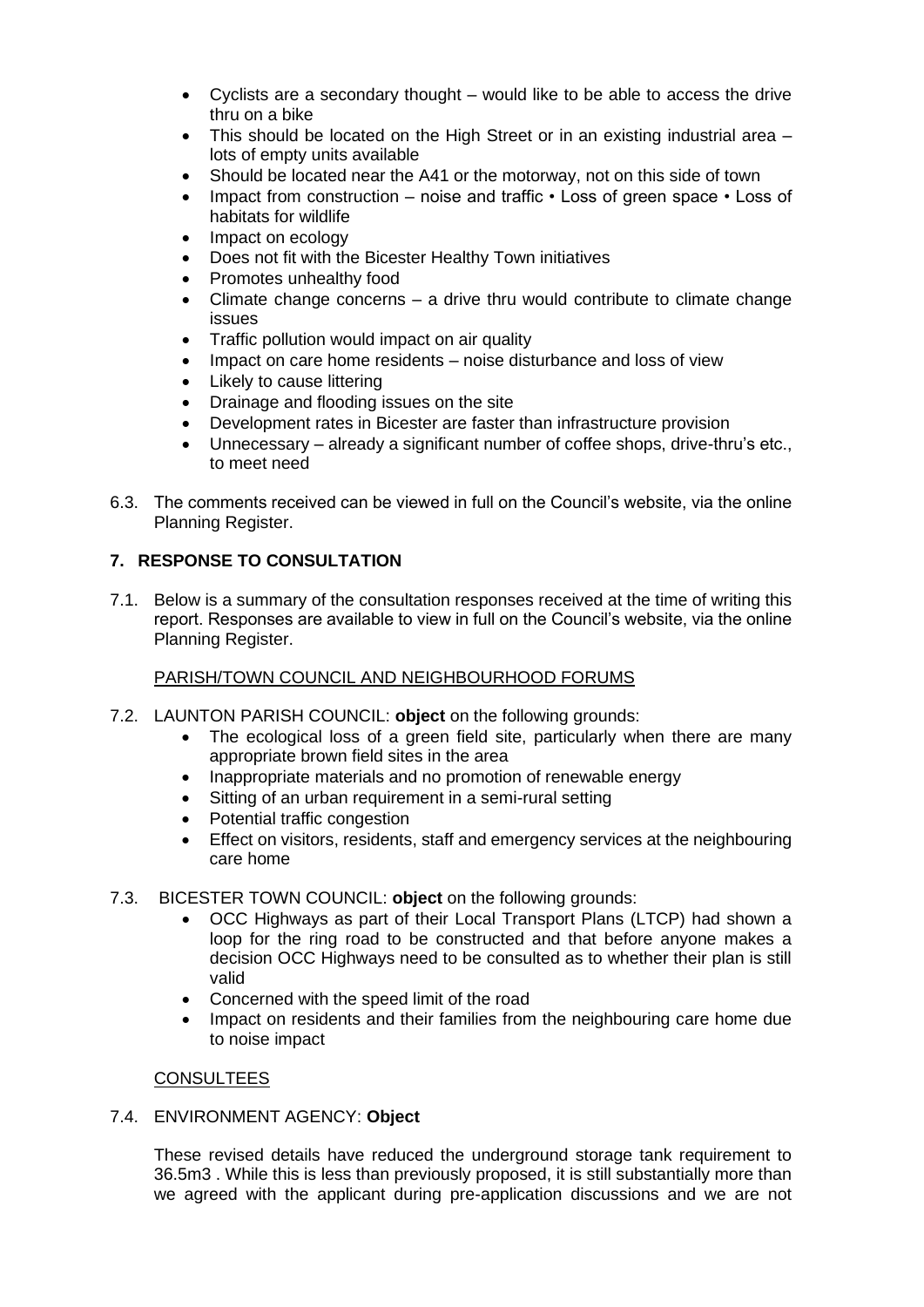satisfied that this method in this volume is acceptable. In addition, we note that the excavation required to provide the proposed floodplain compensation area is detailed only on cross sections. Without a plan it is hard to establish whether the information shown on the sections is practical and achievable. It will be necessary for the applicant to submit a plan showing the floodplain compensation storage area and detail the ground levels required for the area, consistent with the sections.

The submitted detail is not sufficient to address our earlier concerns. We therefore maintain our objection.

- 7.5. OCC TRANSPORT: **No objection** subject to conditions relating to cycle parking, cycle and pedestrian connectivity and PROW, and a Construction Traffic Management Plan.
- 7.6. OCC ARCHAEOLOGY: **No objection** subject to conditions requiring an archaeological written scheme of investigation to be agreed and a staged program of archaeological mitigation to be carried out.
- 7.7. OCC LEAD LOCAL FLOOD AUTHORITY: **No objection** subject to a condition requiring details of the SuDS and site wide drainage scheme to be recorded.
- 7.8. CDC CONSERVATION: **No objection**, do not consider this development will impact on the setting of RAF Bicester. The proposed development will be screened by the recent large warehouses adjacent.
- 7.9. CDC ENVIRONMENTAL PROTECTION: **No objection** subject to a condition for a Construction Environmental Management Plan (CEMP).
- 7.10. CDC HEALTH PROTECTION AND COMPLIANCE: **No objection.**
- 7.11. CDC ECOLOGY: **No objection**. The additional submitted information takes into account much of my previous comment. They have retracted the proposal to gain a moderate condition for the grassland outside the main development area and the management proposals now seem more realistic with what will undoubtedly be an area of land which will be used for amenity purposes also.

The BIA suggests a good level of net gain is achievable. This will need to be clearly demonstrated within a LEMP. This should also contain a schedule of review periods to ensure that should management not achieve the desired habitat conditions the methods can be altered. Where necessary there should be the option to restrict public access to some parts of the site.

A CEMP will also need to be conditioned with any permission which should include pre-works badger checks as well as nesting bird season restrictions and a working methodology for avoiding harm to reptiles.

A lighting scheme which limits light spill into the retained and created habitats should also be conditioned.

7.12. BICESTER BIKE USER GROUP (BBUG): **Objects.** BicesterBUG objects to the proposal in its current form. The provision for active travel is insufficient and only token effort has been given to enabling customers to access and use the site without a vehicle. In particular, pedestrian and cycle friendly crossings to the development over the arms of the roundabout should be provided. These could include parallel crossings which are economical and demand-sensitive. Parallel crossings could be provided on all arms to create a so-called 'Dutch' roundabout. Segregated paths should be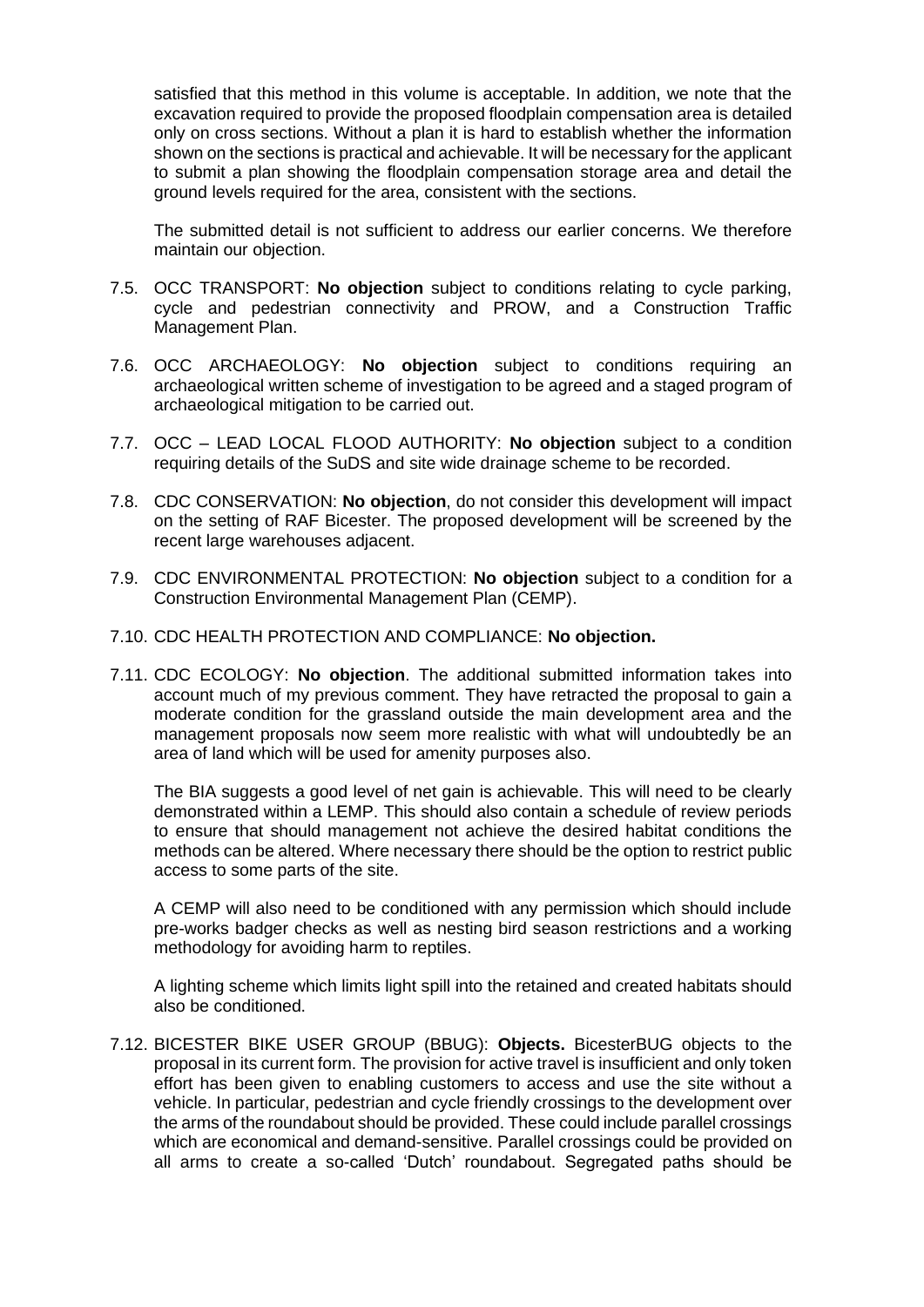provided on all desire lines to the development that comply with Department for Transport Local Transport Note ('LTN') 1/20.

We note the incongruity of a vehicle centred drive thru coffee outlet being proposed in Bicester when the Council has declared a climate emergency, ambitious targets for active travel and while traffic issues are increasing. This context makes the provision of high-quality walking and cycling access more, not less, important in this case to ensure high walking and cycling customer numbers.

Further engagement by BicesterBUG with the developers and planning authority would be appreciated to enable the plans to develop as recommended under LTN1/20.

*Further detailed comments have been provided in the consultation responses expanding on the points raised in the summary set out above.*

7.13. CAMPAIGN TO PROTECT RURAL ENGLAND (CPRE): **Object** on the following grounds:

• Set within the context of a climate change emergency, a drive-thru coffee unit is ill conceived

• Principle purpose of a drive-thru is to provide a service for transient vehicles which would not reduce the number of vehicle journeys in line with the CDC climate change framework

• Goes against the NPPF which promotes sustainable travel modes that limit future car use

• Approval would demonstrate that CDC is not serious about the climate change agenda

• Policy Bicester 11 states that the area should be focussing on maximising access by means other than private car. However, the developers have confirmed in their transport assessment that vehicle movements will increase

• A significant reduction in car journeys and vehicle emissions will only be achieved if all new development is planned around active travel modes

• Impact on the environment including noise and light pollution

• Traffic congestion and highway safety concerns

• The scheme should achieve a BREEAM very good rating which developers suggest cannot be achieved

• Impact on resident including neighbouring care home

• Loss of greenspace and impact on ecology

• Proposal falls short of the 10% net biodiversity gain required

• Site comprises of fertile land and should be assessed to ascertain if the site contains 'the best and most versatile agricultural land' in line with NPPF para 174.

## **8. RELEVANT PLANNING POLICY AND GUIDANCE**

- 8.1. Planning law requires that applications for planning permission must be determined in accordance with the development plan unless material considerations indicate otherwise.
- 8.2. The Cherwell Local Plan 2011-2031 Part 1 was formally adopted by Cherwell District Council on 20th July 2015 and provides the strategic planning policy framework for the District to 2031. The Local Plan 2011-2031 – Part 1 replaced a number of the 'saved' policies of the adopted Cherwell Local Plan 1996 though many of its policies are retained and remain part of the development plan. The relevant planning policies of Cherwell District's statutory Development Plan are set out below:

CHERWELL LOCAL PLAN 2011 - 2031 PART 1 (CLP 2031 Part 1)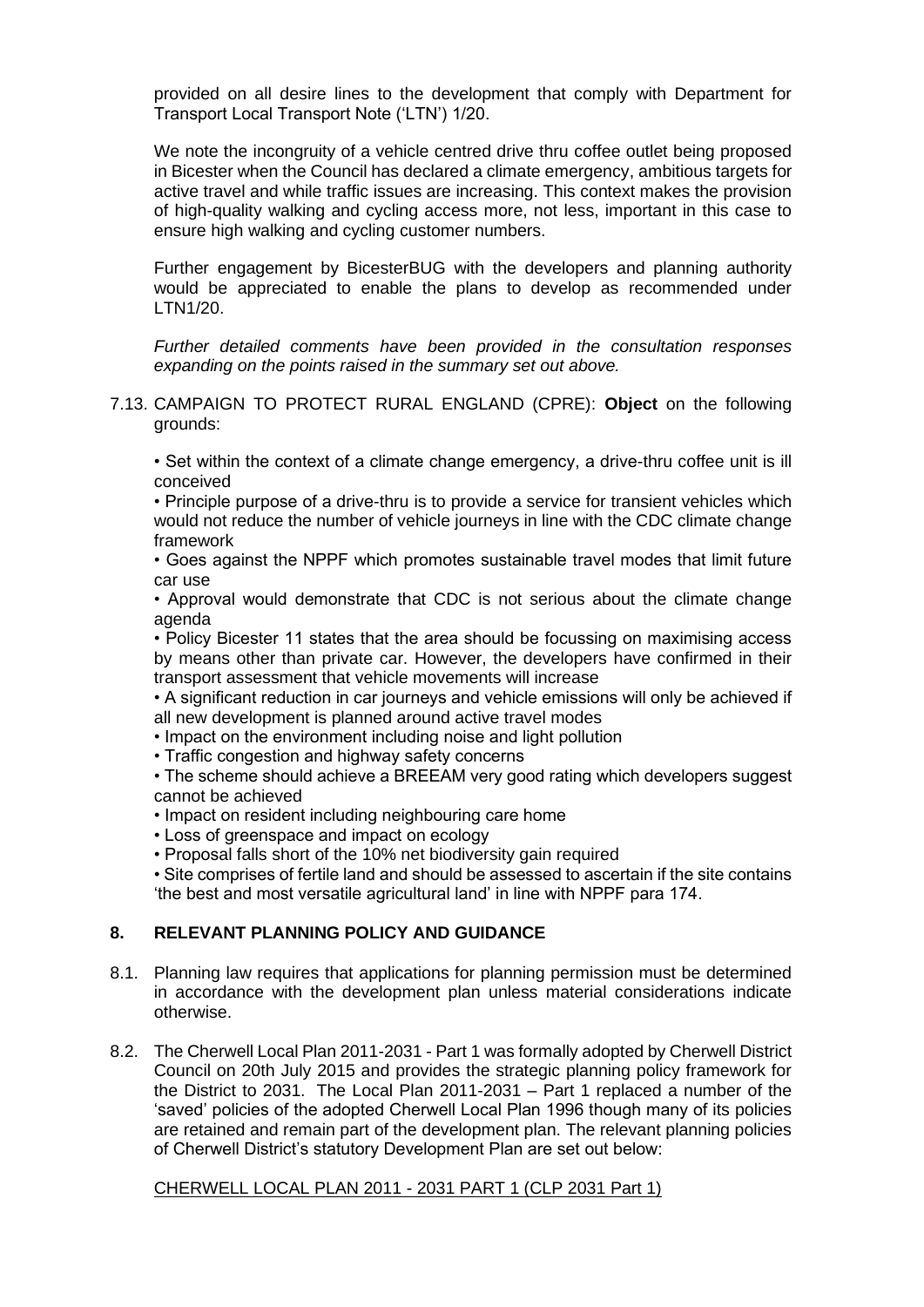- PSD1 Presumption in Favour of Sustainable Development
- SLE2 Employment Development
- SLE3 Securing a Dynamic Town Centre
- ESD1 Mitigating and Adapting to Climate Change
- ESD2 Energy Hierarchy and Allowable Solutions
- ESD3 Sustainable Construction
- ESD4 Decentralised Energy Systems
- ESD5 Renewable Energy
- ESD6 Sustainable Flood Risk Management
- ESD7 Sustainable Drainage Systems (SuDS)
- ESD10 Protection and Enhancement of Biodiversity and the Natural Environment
- ESD15 The Character of the Built and Historic Environment
- BICESTER11 Employment Land at North East Bicester

## CHERWELL LOCAL PLAN 1996 SAVED POLICIES (CLP 1996)

- EMP1 Allocation of sites for employment generating development
- TR20 Reservation of land for road scheme at Bicester
- C28 Layout, design and external appearance of new development
- 8.3. Other Material Planning Considerations
	- National Planning Policy Framework (NPPF)
	- Planning Practice Guidance (PPG)
	- The Planning (Listed Buildings and Conservation Areas) Act 1990
	- EU Habitats Directive
	- Natural Environment and Rural Communities Act 2006
	- Conservation of Habitats and Species Regulations 2017
	- Circular 06/2005 (Biodiversity and Geological Conservation)

# **9. APPRAISAL**

- 9.1. The key issues for consideration in this case are:
	- Principle of development
	- Design and impact on the character of the area
	- Heritage impact
	- Residential amenity
	- Ecology impact
	- Flood risk and drainage
	- Ecology impact
	- Energy efficiency
	- Environmental impacts

## Principle of Development

- 9.2. Planning law requires that applications for planning permission must be determined in accordance with the development plan unless material considerations indicate otherwise.
- 9.3. Paragraph 11 of the National Planning Policy Framework sets out a presumption in favour of sustainable development and states for decision taking, this means '*approving development proposals that accord with an up-to-date development plan*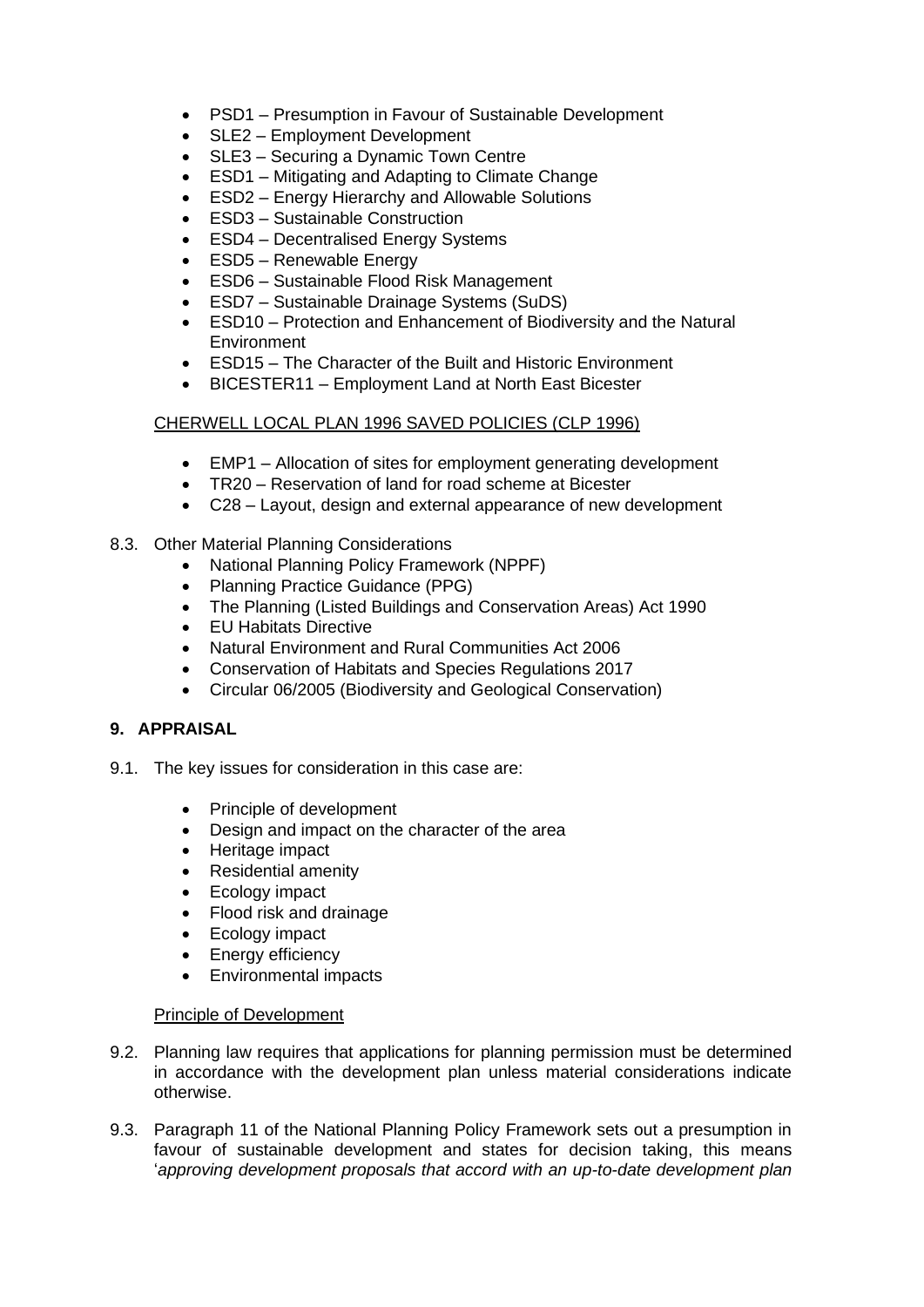*without delay'*. The presumption is favour of sustainable development is reiterated in Policy PSD1 of the Cherwell Local Plan 2015.

- 9.4. The application site is allocated in the Cherwell Local Plan 2015 under Policy Bicester 11 for 'employment development' in the form of the Use Classes B1, B2 and B8. Policy SLE1 supports employment development on new allocated sites within the plan; this is one of the sites allocations which allow for employment development (B Use classes) within the plan.
- 9.5. The Town and Country Planning (Use Classes) (Amendment) (England) Regulation 2020 came into force on 1 September 2020 and made amendments to the classification of uses within the Use Class Order. Relevant to the Policy Bicester 11 allocation, the changes include the re-classification of Use Class B1 within Class E (Commercial, business and service).
- 9.6. The application forms part of the Bicester 11 policy allocation within the Cherwell Local Plan 2015. The overall allocation comprises of a larger parcel of land totaling 15 hectares. The northern part of the allocation has been developed in the form of large commercial buildings. The application site forms approximately 1/3 of the remaining land within the allocation. The allocation allowed for development falling within Use Classes B1, B2 and B8. With the change to the use class order set out above, some of those uses (B1) now fall within Use Class E.
- 9.7. The proposal is for a drive-thru coffee shop/restaurant which allows for the consumption of food on and off the premises. Use Class E(b) provides for 'the sale of food and drink for consumption (mostly) on the premises' whilst 'hot food takeaways (for the sale of hot food where consumption of that food is mostly undertaken off the premises)' is considered to be Sui Generis (in a class of its own). Given the identified end user (Gregg's) the proposal is not limited to the sale of hot food and is more of a coffee shop type establishment selling a range of hot and cold baked goods. Notwithstanding this and the provisions of the new Class E classification, the Policy Bicester 11 allocation anticipated the provision of commercial, industrial and office uses rather than food establishments. Therefore, the proposal cannot be considered to be a use supported by the policy allocation.
- 9.8. The majority of the Policy Bicester 11 allocation has now been developed and the policy prohibits development in Flood Zone 3b, which the majority of the remaining land falls within. Therefore, there is realistically only a small proportion of remaining land that could be delivered under the allocation. Given the size of this, it is unlikely to come forward under one of the uses originally envisaged for the site.
- 9.9. The proposal represents a beneficial economic use that could be delivered on the site and it would be an employment generating use. The proposal would only represent a very small proportion of the overall policy allocation and given the majority of the site is already developed, this proposal would not undermine the overall strategy for the allocation which was to seek employment uses on the site.
- 9.10. With regards to the sustainability requirements of the NPPF and Policy PSD1 of the Cherwell Local Plan 2015, the proposal is considered to be located in a sustainable location. It is located on the edge of one of the District's largest settlements, it is located on an allocated development site and is accessed by the existing highway network, including active travel modes: cycle paths run close to the site, it is accessible by pedestrians and there is a bus stop close to the site.
- 9.11. In terms of the economic and social elements of sustainability, the proposal will create additional jobs in the area and bring economic benefits. The site also has the potential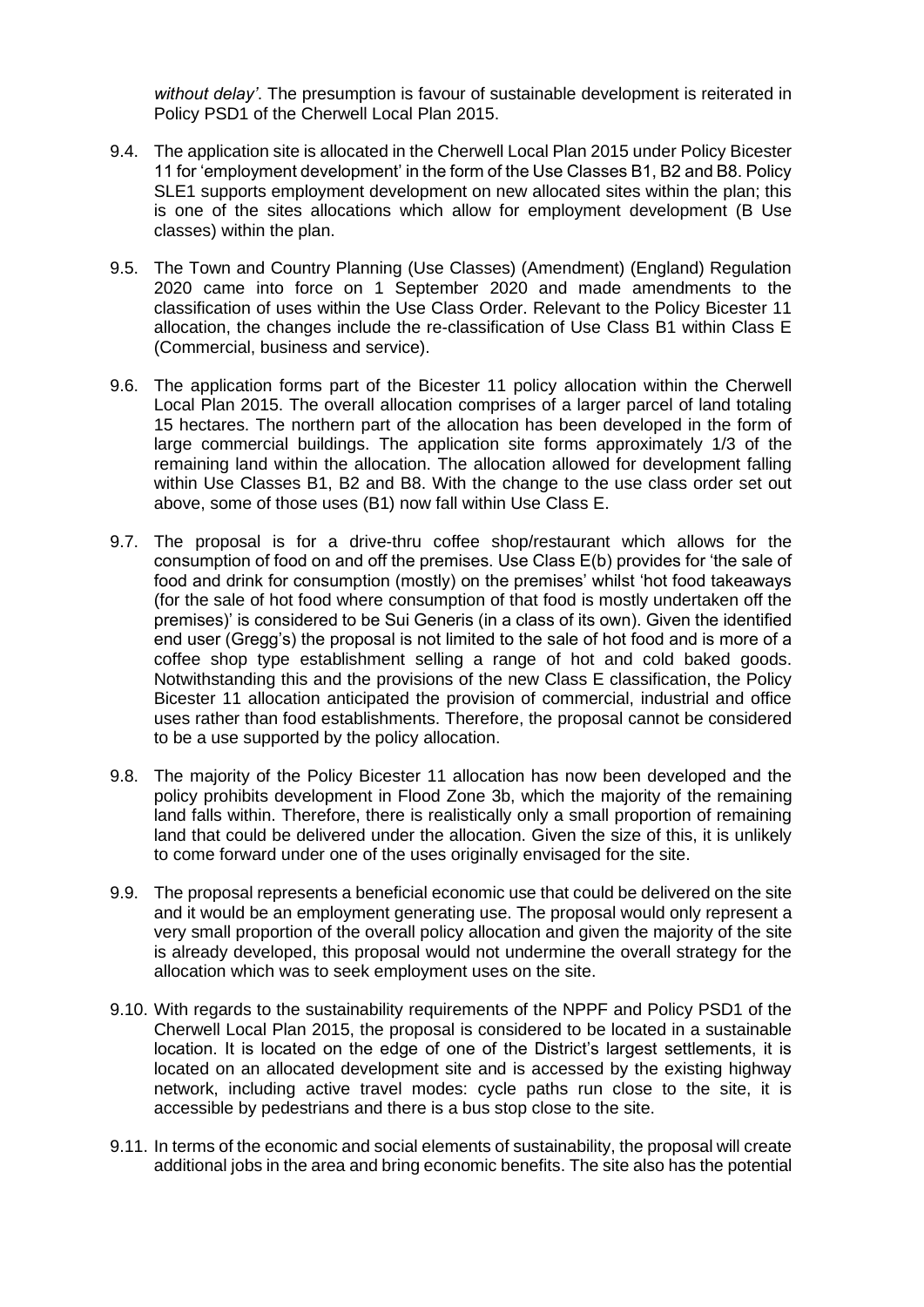to offer a place for local residents to socialise on this side of town. It also provides an additional offering for workers on the nearby industrial developments.

- 9.12. Third party representations have questioned the type of food offering, in terms of health and wellbeing. It is not for the Local Planning Authority to determine the type of food that establishments sell and therefore the proposal cannot be refused on the basis that the offering is perceived as unhealthy.
- 9.13. Developments of this type are normally best located within the town centres. The National Planning Policy Framework requires compliance with the sequential assessment for main town centre uses that are not in an existing town centre or in accordance with an up-to-date Development Plan (Section 7, Paras 86-91). Policy SLE 2 of the Cherwell Local Plan 2015 broadly reflects the approach of the NPPF. Policy SLE2 requires an impact assessment when the proposed development exceeds 1500 sq. metres (gross) in Bicester, so that would not apply to this proposal.
- 9.14. The proposal comprises of a small coffee shop type use but is specifically designed with a drive-thru provision which limits suitable locations. The identified end user also has an existing presence in the centre of Bicester. Given the scale, type and nature of the proposal it is not considered to have a significant adverse impact on the town centre.
- 9.15. In conclusion, the proposal is considered to represent sustainable development meeting environmental, social and economic elements of sustainability. Due to the scale, type and nature of the proposal, the development would not have a significant adverse impact on the town centre and it would not undermine the aims of the Policy Bicester 11 in delivering employment uses, as most of the allocation is developed. Therefore, the principle of development is considered to be acceptable on this site.

#### Design and Character of the Area

- 9.16. Policy ESD15 of the Cherwell Local Plan 2015 states: 'Successful design is founded upon an understanding and respect for an area's unique built, natural and cultural context. New development will be expected to complement and enhance the character of its context through sensitive siting, layout and high quality design. All new developments will be required to meet high design standards. Where development is in the vicinity of any of the District's distinctive natural or historic assets, delivering high quality design that compliments the asset will be essential'.
- 9.17. The proposed building would have a gross external area of 187.8sqm and a maximum height of 5.3m. The buildings design is a relatively simple box design which would be predominantly clad in anthracite grey panels with limited area of cornflower blue cladding details (to match the corporate colours of the end user). Sections of glazing and a small canopy are designed to denote the shop front area of the building.
- 9.18. The proposal includes an external seating area on the southwest side of the building and a car parking area. Existing, mature landscaping fronting Charbridge Lane would be retained and new soft landscaping would be installed around the edges of the car park and around the perimeter of the drive-thru lane.
- 9.19. The proposal would result in the reduction of greenspace, however, as an allocated site within the Cherwell Local Plan 2015, it was expected that development would occur on the site.
- 9.20. The proposed building would be relatively small and would not appear out of keeping in the location. In terms of scale, it would be smaller than the neighbouring car home building and other commercial buildings within the locality. The design of the building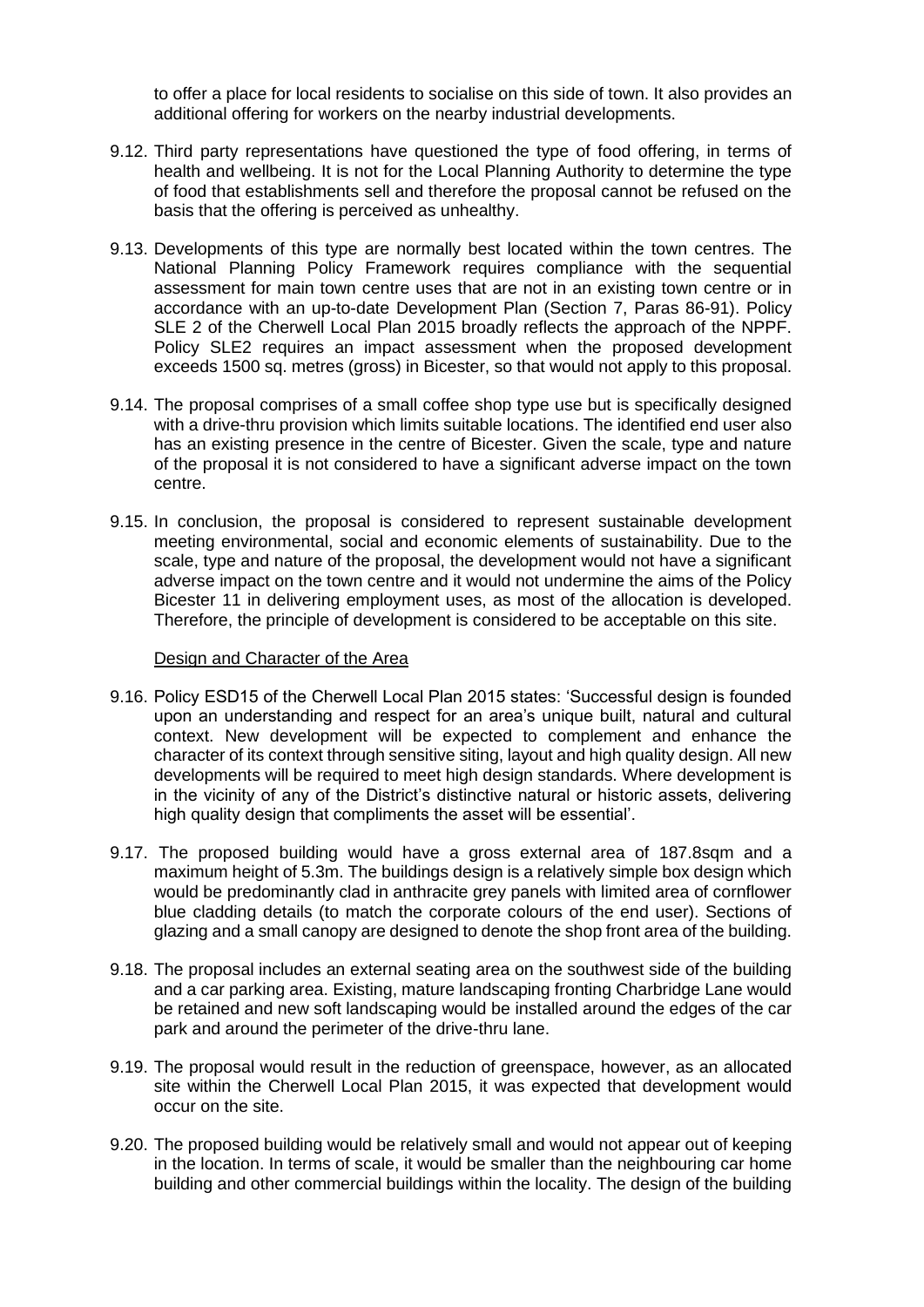and the proposed palette of materials reflects the context of commercial development in this area.

- 9.21. The retention of the existing hedgerows and mature landscaping adjacent to Charbridge Lane will help to soften the development when viewed from the main roads.
- 9.22. Due to the location, there would be limited longer distance views of the site. However, any views would be within the context of the neighbouring care home and commercial development beyond it. Therefore, this proposal would not appear at odds with its surroundings.
- 9.23. Overall, the design of the building and the site is considered to be acceptable and in accordance with government guidance contained within the National Planning Policy Framework and Policy ESD15 of the Cherwell Local Plan 2015.

### Heritage Impact

- 9.24. Conservation Areas and Listed Buildings are designated heritage assets, and Paragraph 199 of the NPPF states that: when considering the impact of a proposed development on the significance of a designated heritage asset, great weight should be given to the asset's conservation (and the more important the asset, the greater the weight should be). This is irrespective of whether any potential harm amounts to substantial harm, total loss or less than substantial harm to its significance. Policy ESD15 of the CLP 2015 Part 1 echoes this guidance.
- 9.25. The site is close to the boundary of the RAF Bicester Conservation Area, however the intervening land is developed (care home and commercial development) and the proposed site would not be viewed within the context of the Conservation Area.
- 9.26. The Council's Conservation Officer has not raised an objection to the proposal and has advised the development would not impact on the setting of the RAF Bicester Conservation Area as the proposed development would be screened by the large warehouse development which sit between the site and the Conservation Area.
- 9.27. The proposal is not considered to have a detrimental impact on the setting of the Conservation Area. In this regard, the proposal complies with government guidance contained within the NPPF and Policy ESD15 of the Cherwell Local Plan 2015.

#### Residential Amenity

- 9.28. The proposed development would be located adjacent to a care home and there are also residential properties to the southwest of the site on the opposite side of Launton Road roundabout.
- 9.29. Paragraph 185 of the National Planning Policy Framework states: *'Planning policies and decisions should also ensure that new development is appropriate for its location taking into account the likely effects (including cumulative effects) of pollution on health, living conditions and the natural environment, as well as the potential sensitivity of the site or the wider area to impacts that could arise from the development. In doing so they should:*

*a) mitigate and reduce to a minimum potential adverse impacts resulting from noise from new development – and avoid noise giving rise to significant adverse impacts on health and the quality of life;*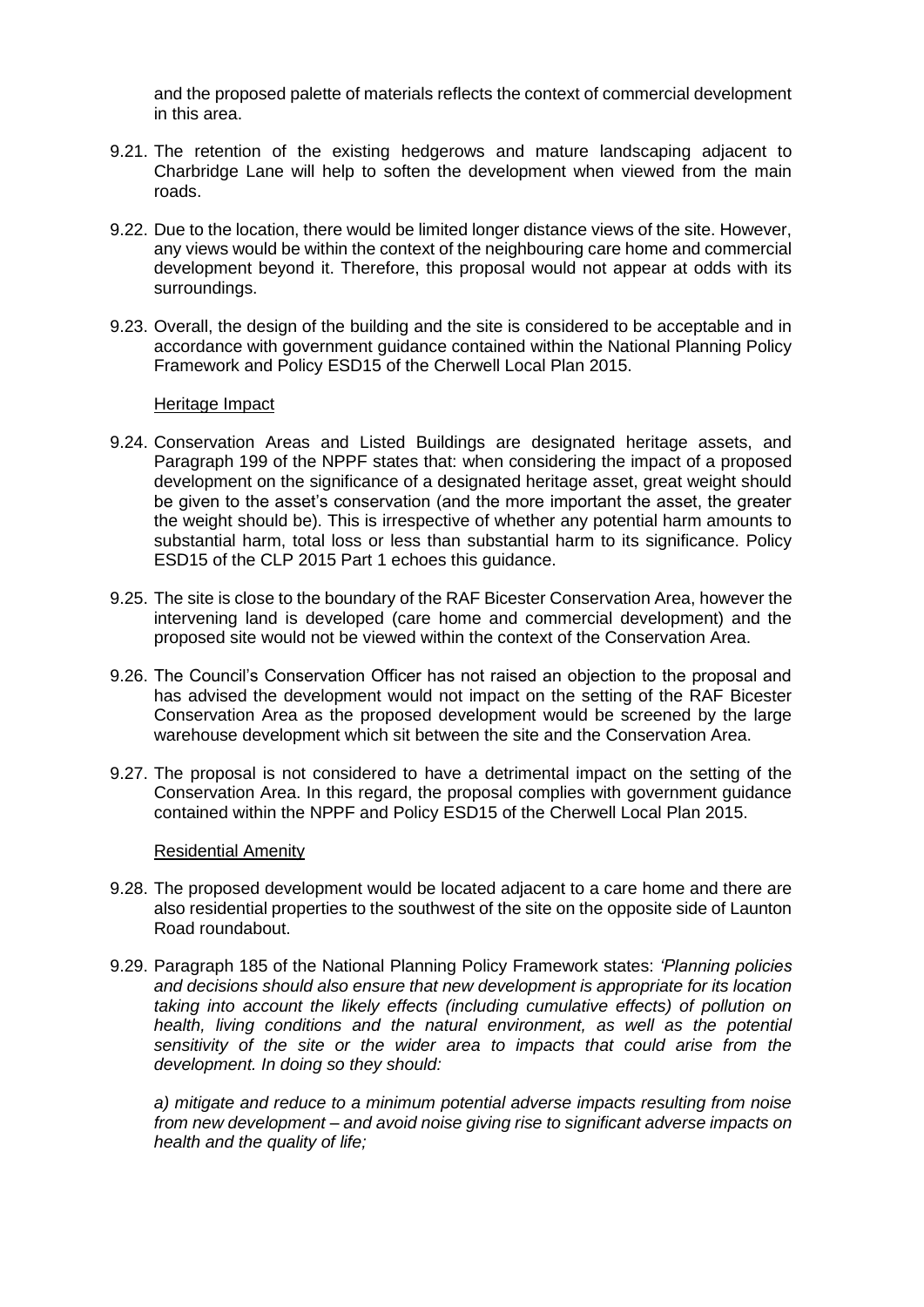*b) identify and protect tranquil areas which have remained relatively undisturbed by noise and are prized for their recreational and amenity value for this reason; and* 

*c) limit the impact of light pollution from artificial light on local amenity, intrinsically dark landscapes and nature conservation'.*

- 9.30. The National Planning Practice Guidance (NPPG) on Noise states: *'Plan-making and decision making need to take account of the acoustic environment and in doing so consider:* 
	- *Whether or not a significant adverse effect is occurring or likely to occur;*
	- *Whether or not an adverse effect is occurring or likely to occur; and*
	- *Whether or not a good standard of amenity can be achieved'.*
- 9.31. The application submission included a noise assessment of the proposal. The report included an environmental noise survey, assessment of noise from fixed plant equipment, noise from 'drive-thru' activity and noise from car parking activity. The report concluded that *'noise from the operation of the proposed restaurant and 'drivethru' at land off A4421, Bicester would not adversely affect the amenity of the existing residents'*. The report also recommends a condition to ensure fixed plant/machinery does not exceed the existing background noise climate.
- 9.32. With regards to potential opening hours, the report concludes that *'noise from 'drivethru' and car parking activity would comply with both the daytime and night time WHO guideline values and be well below the existing daytime ambient noise climate'*, and therefore, the proposed restaurant/drive-thru facility 'could trade on an unrestricted basis without associated noise causing significant adverse impact'.
- 9.33. The Council's Environmental Protection Officer has considered the details of the proposal and the submitted noise assessment; they are satisfied with the methodology and conclusions presented in the report. The proposal is not considered to have a detrimental impact in terms of noise creation on neighbouring residential properties.
- 9.34. With regards to potential impact on outlook/views, residents of the care home are most likely to have sight of the proposed development. The proposed building would be located on the northwest side of the site adjacent to the boundary with the care home. The building would be single storey with a maximum height of 5.3m and would be located over 35m away from the closest point of the care home.
- 9.35. Whilst the view from some rooms at the care home would change, the proposal does not include the removal of all the existing mature vegetation and green space. The building is relatively small and would not appear overbearing or overly dominant when viewed from neighbouring properties. Furthermore, it has to be noted that the application site is within an allocated employment site (Policy Bicester 11) of the Cherwell Local Plan 2015 and therefore, the land was not anticipated to remain undeveloped.
- 9.36. Given the scale of the proposed built development and is distance from the neighbouring care home, the proposal is not considered to cause harm to residential amenity and accords with government guidance contained within the National Planning Policy Framework.

#### Highway Safety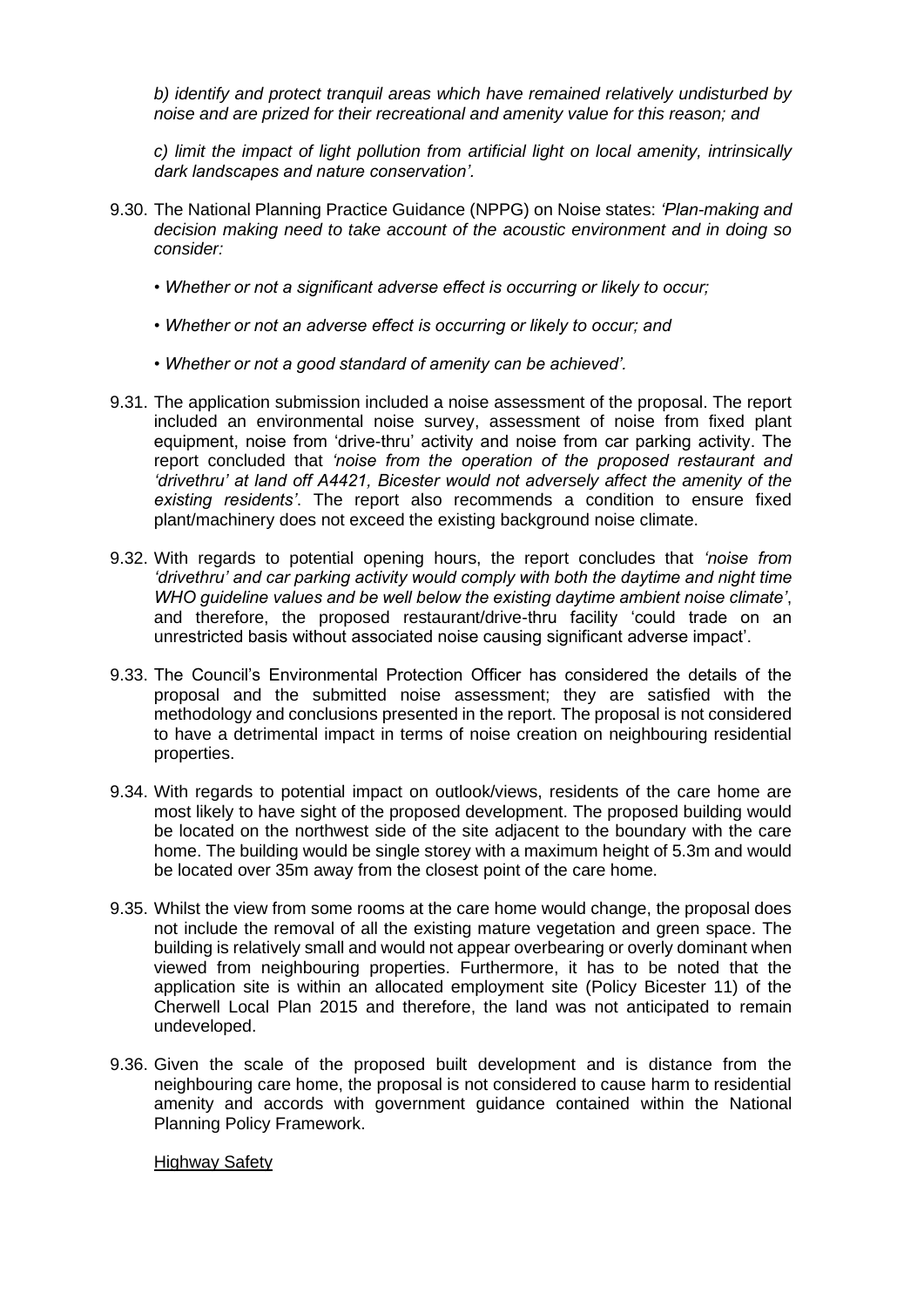- 9.37. The vehicle access to the site is from the A4421/Launton Road roundabout via its eastern arm which currently serves the neighbouring care home. The site includes the provision of car parking (including accessible spaces and electric vehicle charging points. The proposal is designed with a drive-thru lane that wraps around the building to provide room for queuing vehicles.
- 9.38. The application is accompanied by a Transport Statement and Travel plan which sets out the anticipated number of vehicular movements that are anticipated and details of how the site can be accessed via active travel modes.
- 9.39. The Bicester Bike User Group has raised concerns regarding the proposals. Their concerns relate to insufficient provision for active travel. In particular, concerns are raised regarding pedestrian and cycle provision crossing the arms of the Launton Road roundabout. They suggest that crossing could be provided to create a so-called 'Dutch' style roundabout. They also suggest that segregated paths should be provided on all desire lines to the development.
- 9.40. The Local Highway Authority has raised no objection to the proposal and have not raised any concerns with the information set out in the supporting documents. They raise no concerns regarding access or highway safety implications of the proposal. The response has recommended the following conditions:
	- Cycle parking provision
	- Cycle and pedestrian connectivity and PROW
	- Construction Traffic Management Plan
- 9.41. The recommended conditions for cycle parking and a Construction Traffic Management Plan are standard requirements for this type of development.
- 9.42. The applicant responded following the Local Highway Authority comments and those made by the Bicester Bike User Group. They do not consider that the suggested conversion of the adjoining roundabout to a Dutch style roundabout would be commensurate with the nature and scale of the development. They acknowledged the justification for improvements to the footway, in the form of widening it to a minimum width of 2m (along the stretch immediately adjoining the vehicular egress from the site frontage) and a drawing was submitted to show this. The applicant has suggested the most efficient means of securing these works would be via a financial contribution secured through a Section 106 agreement.
- 9.43. Planning officers agree that given the scale of the proposal, works to convert the Launton Road roundabout to a Dutch style roundabout could not be justified and would not be CIL Reg 122 compliant.
- 9.44. With regards to the footpath widening proposal, the Local Highway Authority has confirmed that the works are necessary to make the development acceptable in planning terms and the details set out in drawing number 4364-SK-05 are acceptable. Therefore, the requirement for the applicant to enter into a Section 278 agreement with the Local Highway Authority and Section 106 agreement to secure the required financial contribution is set out in the recommendation.
- 9.45. The applicant has disputed the request to provide a link to the Public Right of Way (PROW). They do not feel it is justified as they feel the footfall is likely to be limited from this route. They also advise that the link would not be desirable because the works to create the link, and the associated footfall and activity would be in an area that is better preserved to enhance biodiversity of the site.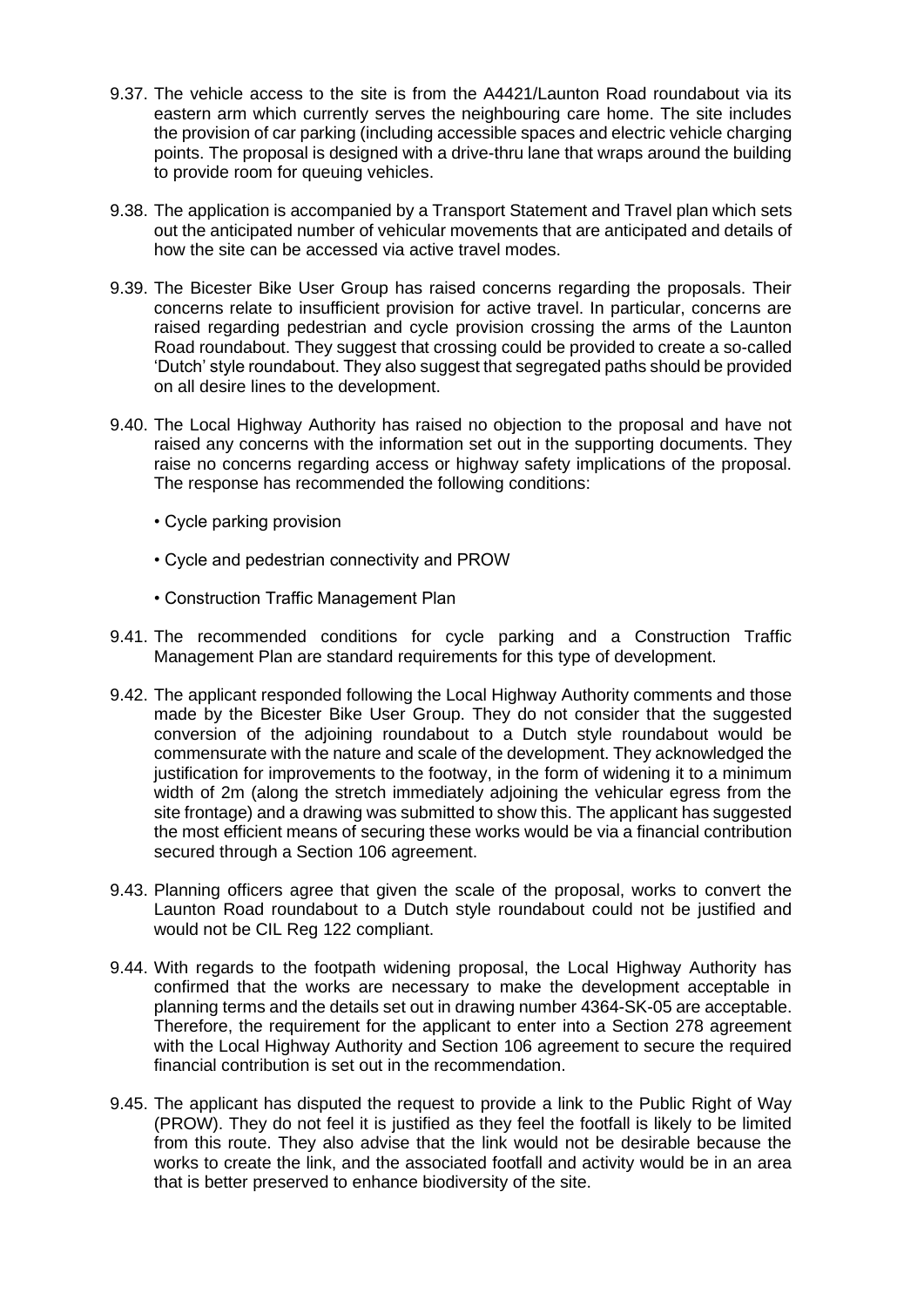- 9.46. . In response the Local Highway Officer commented that 'Given the lack of recorded PRoW across the site and the alternative provision on the footway with the nearby footpaths 272/17 and 272/15, I tend to agree about the need to preserve and protect as much undisturbed area as possible. I don't think we can insist on this and justify it at appeal as there isn't a significant need that can't be met in other ways. I would however suggest to the District Council/Applicant to consider, if a walked 'desire line' emerges (and the application is approved and the site is occupied), the site owner will commit to work with OCC to formalise that access route in the form of a footpath creation agreement'.
- 9.47. Given the latest comments provided, it is considered that the initially suggested PROW link cannot be insisted upon and therefore the condition will be included but amended to exclude the reference the PROW. A planning note will be included regarding the future potential for a formal link should a clear desire line emerge once the development is occupied.

#### Flood Risk and Drainage

9.48. Section 14 of the NPPF covers the issue of meeting the challenge of climate change, flooding and coastal change. Paragraph 167 of which states that when determining any planning applications, local planning authorities should ensure that flood risk is not increased elsewhere. Where appropriate, applications should be supported by a site-specific flood-risk assessment. Development should only be allowed in areas at risk of flooding where, in the light of this assessment (and the sequential and exception tests, as applicable) it can be demonstrated that:

a) within the site, the most vulnerable development is located in areas of lowest flood risk, unless there are overriding reasons to prefer a different location;

b) the development is appropriately flood resistant and resilient;

c) it incorporates sustainable drainage systems, unless there is clear evidence that this would be inappropriate;

d) any residual risk can be safely managed; and

e) safe access and escape routes are included where appropriate, as part of an agreed emergency plan.

- 9.49. Paragraph 169 of the NPPF continues by stating that major developments should incorporate sustainable drainage systems unless there is clear evidence that this would be inappropriate. The systems used should:
	- a) take account of advice from the lead local flood authority;
	- b) have appropriate proposed minimum operational standards;

c) have maintenance arrangements in place to ensure an acceptable standard of operation for the lifetime of the development; and

- d) where possible, provide multifunctional benefits.
- 9.50. Policy ESD 7 of the CLP 2015 highlights that all development will be required to use sustainable drainage systems (SuDS) for the management of surface water run-off.
- 9.51. The application site is mainly located within Flood Zone 3 with small parts of the site located in Flood Zones 1 and 2. The flood zones are defined as follows: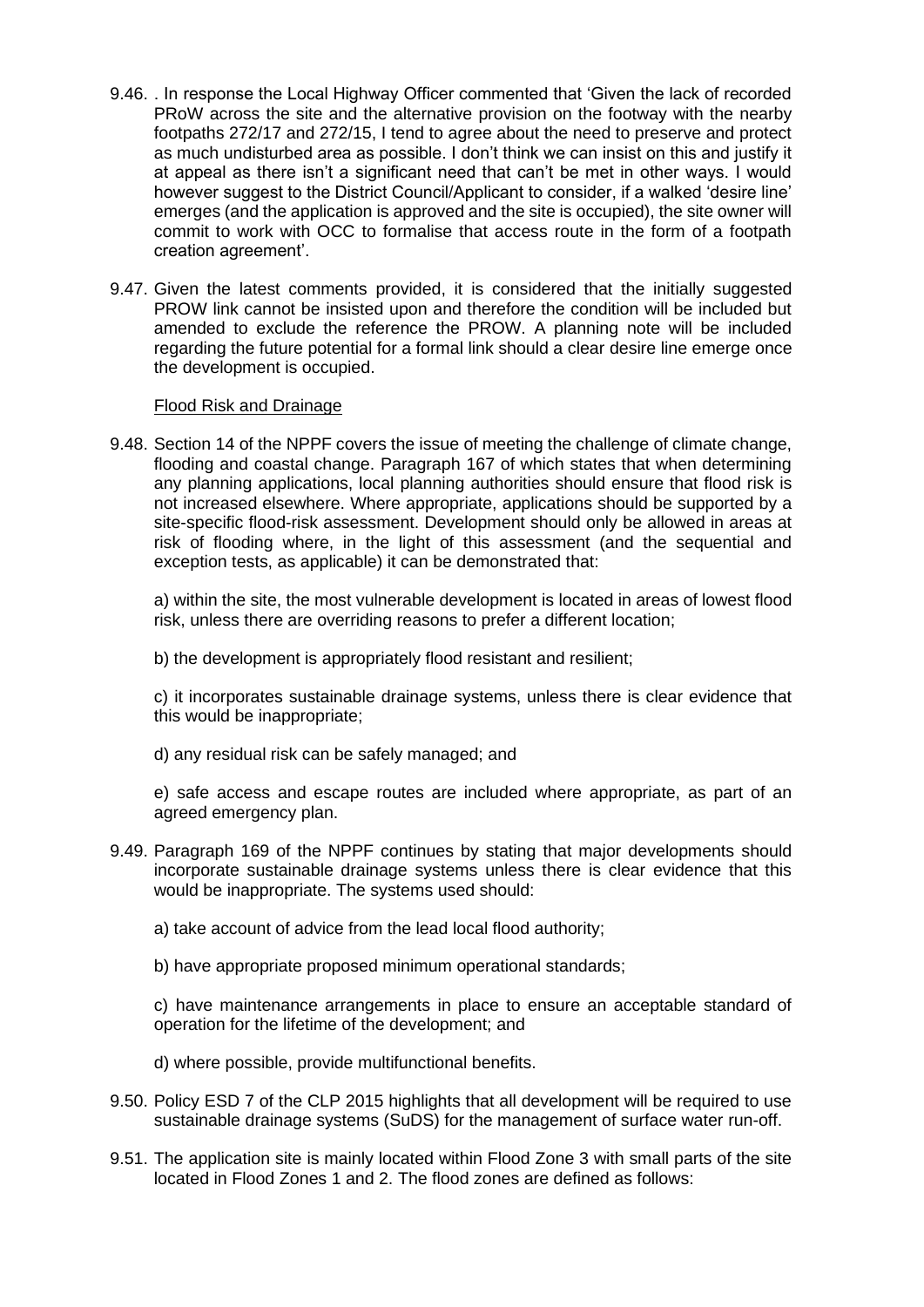### **Flood zone 1**

Land assessed as having a less than 1 in 1,000 annual probability of river or sea flooding  $( $0.1\%$ ).$ 

### **Flood zone 2**

Land assessed as having between a 1 in 100 and 1 in 1,000 annual probability of river flooding (1% - 0.1%), or between a 1 in 200 and 1 in 1,000 annual probability of sea flooding  $(0.5\% - 0.1\%)$  in any year.

#### **Flood zone 3**

Land assessed as having a 1 in 100 or greater annual probability of river flooding (>1%), or a 1 in 200 or greater annual probability of flooding from the sea (>0.5%) in any year.

### **Flood zone 3b**

Land having the potential to flood for storm events up to the 1 in 20 year return period (>5% annual probability of flooding occurring). It is classified as 'functional floodplain'.

- 9.52. The proposed development has been designed to ensure the building is located in an area of the site with the lowest risk of flooding. The application has also been submitted with a flood risk assessment and drainage strategy for the site. Following the initial comments from the Environment Agency and the Local Lead Flood Authority (OCC), the applicant has submitted additional information in response to concerns raised.
- 9.53. The Local Lead Flood Authority (OCC) have confirmed they are content with the additional information and proposed drainage strategy for the site. They raised no objection to the proposal subject to conditions requiring the drainage scheme to be implemented and maintained in accordance with the submitted details.
- 9.54. The Environment Agency are currently maintaining an objection to the proposed scheme. The have provided two detailed responses which clearly set out their concerns. The latest comments state '*These revised details have reduced the underground storage tank requirement to 36.5m3. While this is less than previously proposed, it is still substantially more than we agreed with the applicant during preapplication discussions and we are not satisfied that this method in this volume is acceptable.*

*In addition, we note that the excavation required to provide the proposed floodplain compensation area is detailed only on cross sections. Without a plan it is hard to establish whether the information shown on the sections is practical and achievable. It will be necessary for the applicant to submit a plan showing the floodplain compensation storage area and detail the ground levels required for the area, consistent with the sections'*.

- 9.55. The applicant has provided a detailed response to the current objection including additional flood risk information and revised drawings. The letter sets out their approach and why they are confident that the Environment Agency objection can be addressed.
- 9.56. The Environment Agency has been re-consulted on the additional information and members will be provided with an update.
- 9.57. Considering the issues set out in the current objection and the available land within the application site, it is considered that there is a realistic possibility that the Environment Agency will withdraw their objection and an acceptable proposal can be agreed.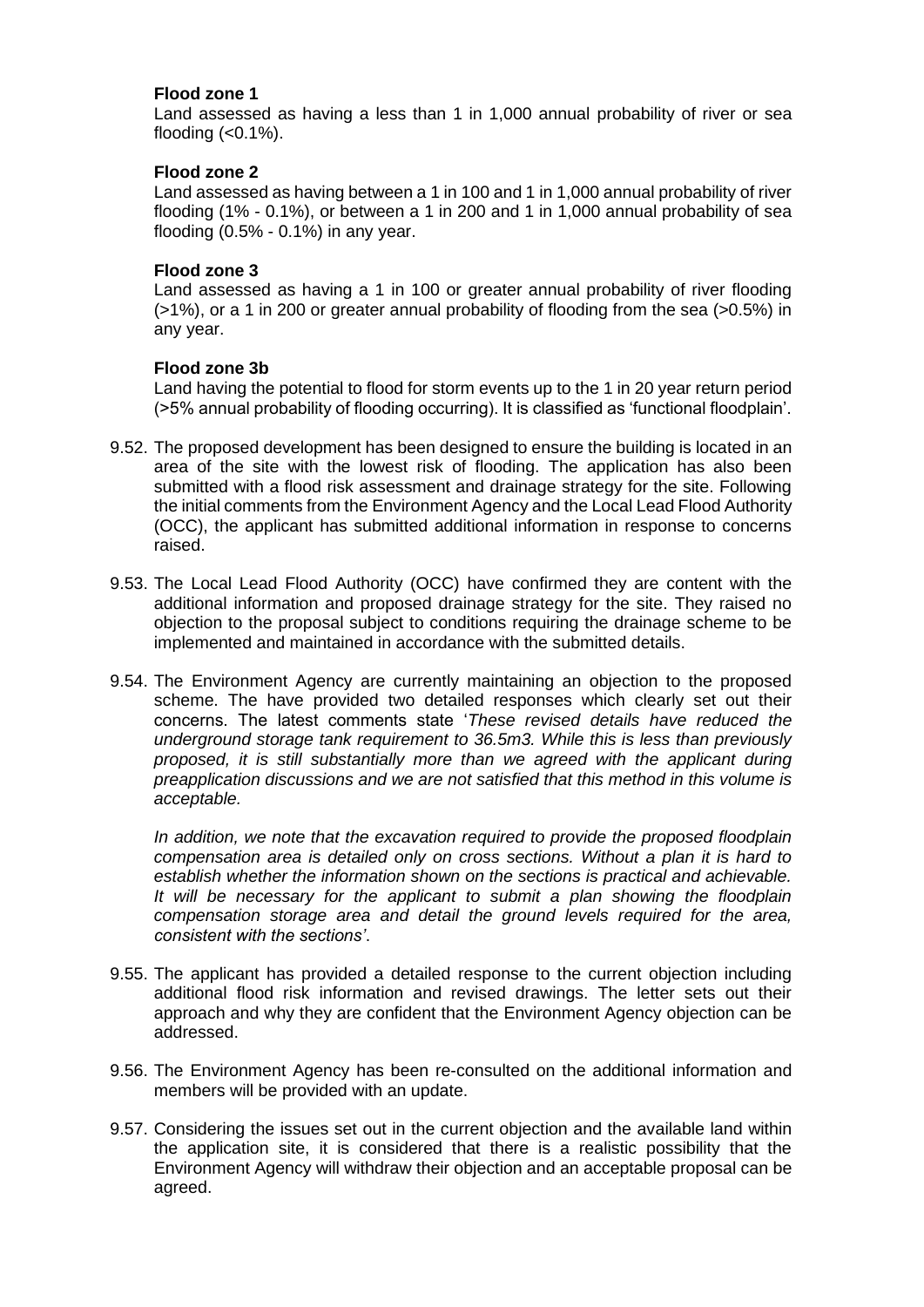9.58. Subject to the Environment Agency withdrawing their objection, the proposal is considered to be acceptable with regards to drainage and flood risk and would be in accordance with government guidance contained within the National Planning Policy Framework and Policy ESD 7 of the Cherwell Local Plan 2015.

#### Ecology Impact

- 9.59. Paragraph 174 of the NPPF states that Planning policies and decisions should contribute to and enhance the natural and local environment by (amongst others): a) protecting and enhancing valued landscapes, sites of biodiversity or geological value and soils; and d) minimising impacts on and providing net gains for biodiversity, including by establishing coherent ecological networks that are more resilient to current and future pressures.
- 9.60. Paragraph 180 states that when determining planning applications, local planning authorities should apply the following principles: a) if significant harm to biodiversity resulting from a development cannot be avoided, adequately mitigated, or, as a last resort, compensated for, then planning permission should be refused; d) development whose primary objective is to conserve or enhance biodiversity should be supported; while opportunities to incorporate biodiversity improvements in and around developments should be encouraged, especially where this can secure measurable net gains for biodiversity.
- 9.61. Paragraph 185 of the NPPF states that planning decisions should also ensure that new development is appropriate for its location taking into account the likely effects (including cumulative effects) of pollution on health, living conditions and the natural environment, as well as the potential sensitivity of the site or the wider area to impacts that could arise from the development. In doing so they should (amongst others) limit the impact of light pollution from artificial light on local amenity, intrinsically dark landscapes and nature conservation.
- 9.62. Policy ESD10 of the Cherwell Local Plan 2011-2031 lists measures to ensure the protection and enhancement of biodiversity and the natural environment, including a requirement for relevant habitat and species surveys and associated reports to accompany planning applications which may affect a site, habitat or species of known ecological value.
- 9.63. Policy ESD11 is concerned with Conservation Target Areas (CTAs), and requires all development proposals within or adjacent CTAs to be accompanied by a biodiversity survey and a report identifying constraints and opportunities for biodiversity enhancement.
- 9.64. These polices are both supported by national policy in the NPPF and also, under Regulation 43 of Conservation of Habitats & Species Regulations 2017, it is a criminal offence to damage or destroy a breeding site or resting place, unless a licence is in place.
- 9.65. The Planning Practice Guidance dated 2014 post-dates the previous Government Circular on Biodiversity and Geological Conservation (ODPM Circular 06/2005), although this remains extant. The PPG states that Local Planning Authorities should only require ecological surveys where clearly justified, for example if there is a reasonable likelihood of a protected species being present and affected by development. Assessments should be proportionate to the nature and scale of development proposed and the likely impact on biodiversity.
- 9.66. Natural England's Standing Advice states that an LPA only needs to ask an applicant to carry out a survey if it's likely that protected species are: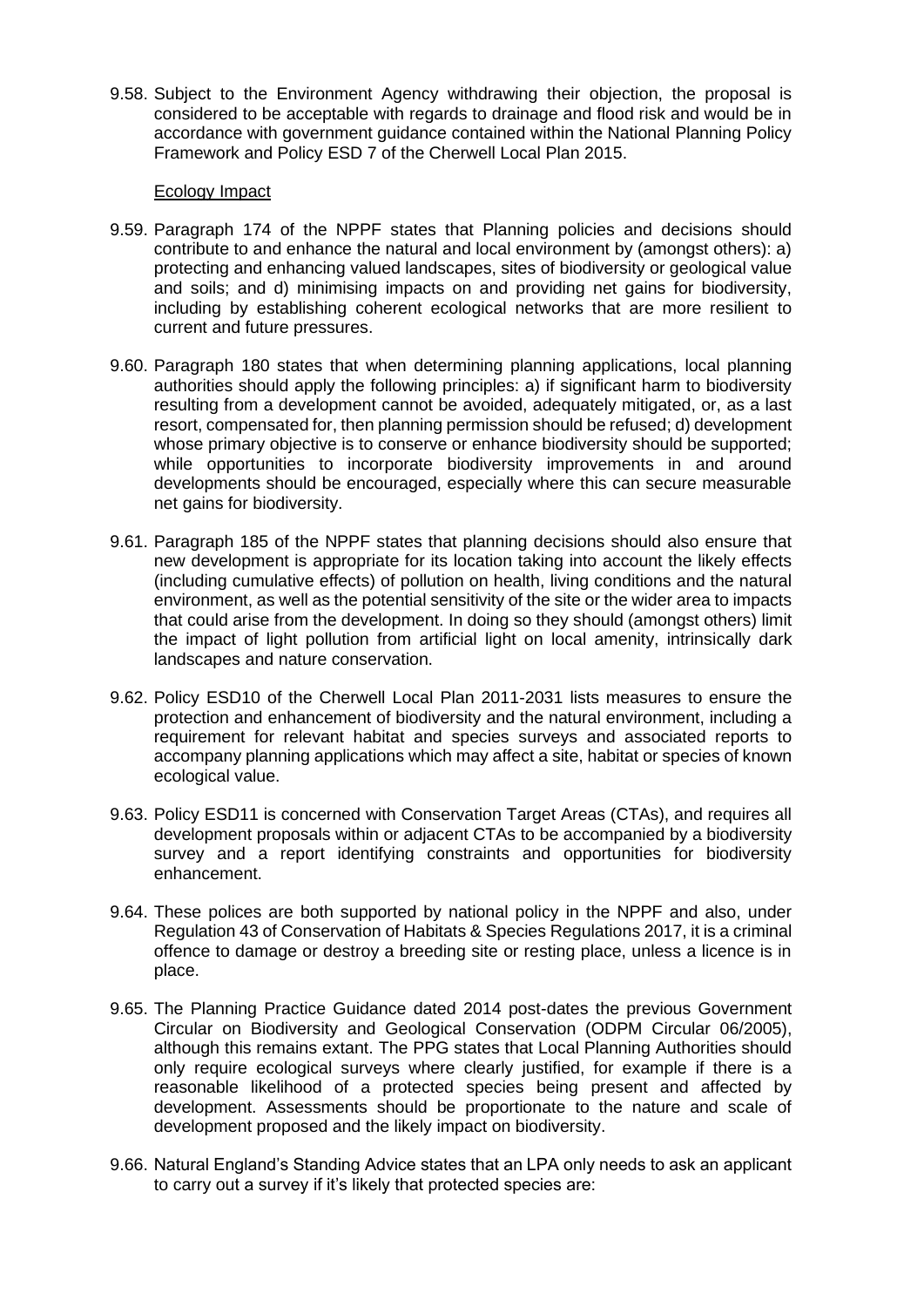• present on or near the proposed site, such as protected bats at a proposed barn conversion affected by the development

It also states that LPA's can also ask for:

• a scoping survey to be carried out (often called an 'extended phase 1 survey'), which is useful for assessing whether a species-specific survey is needed, in cases where it's not clear which species is present, if at all

• an extra survey to be done, as a condition of the planning permission for outline plans or multi-phased developments, to make sure protected species aren't affected at each stage (this is known as a 'condition survey')

- 9.67. The Standing Advice sets out habitats that may have the potential for protected species, and in this regard the site is close to a stream and there are a number of mature trees and hedgerows within and adjacent the site, and therefore has the potential to be suitable habitat for bats, breeding birds, badgers, reptiles, great crested newts, water voles and invertebrates.
- 9.68. In order for the local planning authority to discharge its legal duty under the Conservation of Habitats and Species Regulations 2017 when considering a planning application where EPS are likely or found to be present at the site or surrounding area, local planning authorities must firstly assess whether an offence under the Regulations is likely to be committed. If so, the local planning authority should then consider whether Natural England would be likely to grant a licence for the development. In so doing the authority has to consider itself whether the development meets the 3 derogation tests listed above.
- 9.69. In respect of planning applications and the Council discharging of its legal duties, case law has shown that if it is clear/ very likely that Natural England will not grant a licence then the Council should refuse planning permission; if it is likely or unclear whether Natural England will grant the licence then the Council may grant planning permission.
- 9.70. The application was supported by a protected species survey and supporting ecological information. Following initial comments from the Council's Ecologist, additional information including a revised biodiversity assessment and a revised Biodiversity Metric calculator were submitted.
- 9.71. Officers are satisfied, on the basis of the advice from the Council's Ecologist and the absence of any objection from Natural England, and subject to conditions, that the welfare of any European Protected Species found to be present at the site and surrounding land will continue and be safeguarded notwithstanding the proposed development and that the Council's statutory obligations in relation to protected species and habitats under the Conservation of Habitats & Species Regulations 2017, have been met and discharged.
- 9.72. With regards to biodiversity net gain (BNG), the revised Biodiversity Metric 2.0 now demonstrates a biodiversity net gain of approximately 18% can be achieved on the site and this exceeds the Council's corporate target of 10% as set out in the 2020- 2022 Community Nature Plan. Conditions including a Landscape and Ecological Management Plan (LEMP) have been recommended to ensure the BNG is achieved and managed on the site.

#### Energy Efficiency and sustainable construction

9.73. Section 14 of the NPPF covers the issue of meeting the challenge of climate change, flooding and coastal change. Paragraph 154 states that new development should be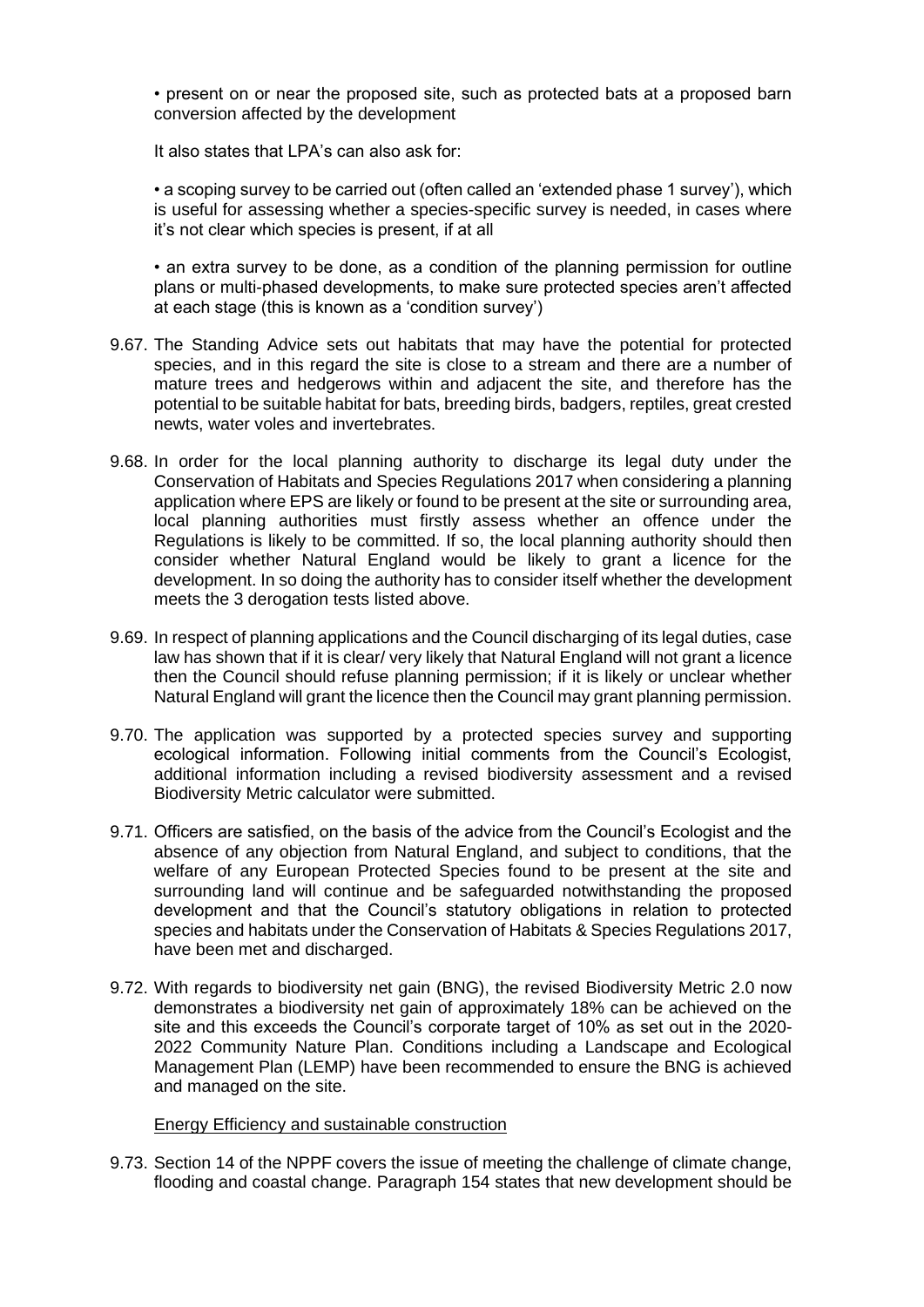planned for in ways that: a) avoid increased vulnerability to the range of impacts arising from climate change. When new development is brought forward in areas which are vulnerable, care should be taken to ensure that risks can be managed through suitable adaptation measures, including through the planning of green infrastructure; and b) can help to reduce greenhouse gas emissions, such as through its location, orientation and design. Any local requirements for the sustainability of buildings should reflect the Government's policy for national technical standards. Paragraph 155 continues by stating, amongst other things, that in order to help increase the use and supply of renewable and low carbon energy and heat, plans should: c) identify opportunities for development to draw its energy supply from decentralised, renewable or low carbon energy supply systems and for co-locating potential heat customers and suppliers.

- 9.74. Policies ESD 1-5 of the Cherwell Local Plan 2015 cover a range of climate change topics including: mitigating and adapting to climate change, energy hierarchy and allowable solutions, sustainable construction, decentralised energy systems and renewable energy.
- 9.75. Policy ESD 1 of the Cherwell Local Plan 2015 states 'Measure will be taken to mitigate the impact of development within the District on climate change'. It advises that strategically this means locating growth in the most sustainable locations, delivering developments that reduce the need to travel and include active travel option, designing development to reduce carbon emissions (in line with Policy ESD 3) and promoting the use of decentralised systems or renewable energy (Policies ESD 4 and 5).
- 9.76. The application site is located within a strategic allocation in the Local Plan which is identified as a sustainable location for employment generating development. The site is on the edge of a large town within the district and can be accessed via active travel modes (pedestrian, cycle and bus links exist close to the site). While it is acknowledged that a 'drive-thru' by definition is aimed at motor vehicle users, it is anticipated that many of the customers will make a stop as part of a 'shared' journey en-route to another destination rather than just to visit the development.
- 9.77. With regards to sustainable construction and energy efficiency during operation, the applicant has confirmed that the building 'is designed to use less energy and manage demand during operation through fabric and servicing improvement and the incorporation of flexibility measures. This also includes using highly efficient LED lighting and high efficiency heat recovery for ventilation systems'. Furthermore, the heating and cooling of the building will be provided by air source heat pumps and it is proposed to install approximately 100m2 of photovoltaic panels on the roof of the building.
- 9.78. The proposed building is small in scale with a gross external area of only 187.8m2 however, the applicant is proposing energy efficiency measures include PV panels to ensure the building is sustainable.
- 9.79. Subject to the imposition of suitable conditions requiring the submission and approval of an energy statement, planning officers are satisfied that the proposed development will achieve sustainability through construction, be energy efficient and utilise renewable energy in accordance with the requirements of Policy ESD 1-5 of the Cherwell Local Plan 2015.

#### Environmental Impacts

9.80. A Phase 1, non-invasive, desk study has been submitted which comprised of a site walkover, an Environmental Disclosure Report and a Historical Map search. A site